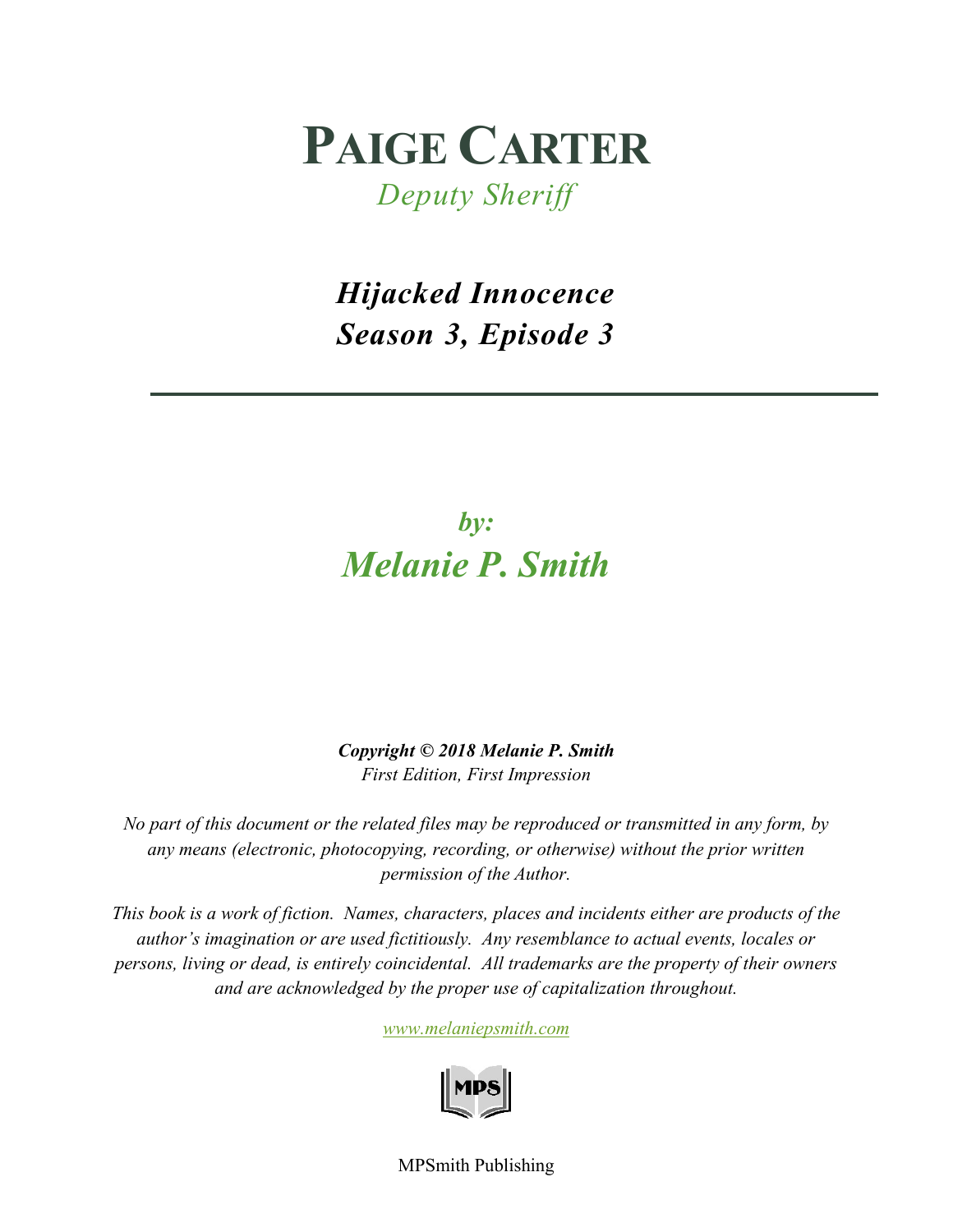Nathan Porter paced in front of the large bank of windows that ran the entire wall of his home office. Back and forth, back and forth... the waiting was going to kill him. He glanced at his phone, willing it to ring as he pivoted and headed in the opposite direction. *What was taking so long?*

*\*\*\*\*\**

"He's headed for the ramp," Detective Kett called out. "Fontan, you in position? One male, late twenties, approximately five-seven, one-eighty is headed your way. He's wearing a black hoodie, jeans and a dark-colored ball cap. Looks like it has some kind of logo on the front."

"I see him," Detective Russell Fontan answered. He clipped the walkie on his belt and bolted toward the suspect. The wily bugger was dodging and weaving around cargo bins in an attempt to fade into the shadows and disappear. *Not gonna happen*. Fontan picked up the pace, leapt over a barrel his cunning prey had toppled in his wake, and spotted the man just as he was attempting to climb a chain-link fence. Fontan smiled. *Big mistake*. He pushed his body to move faster, reached up, snagged the man's baggie jeans, and gave them a forceful yank. The shocked felon went down hard, Fontan landed on top of him.

Within seconds, he was on his stomach, the cop straddling his body. His arms were yanked behind his back in an attempt to secure the cuffs. The suspect was still a little dazed, wondering what had just happened. But, he wasn't ready to give in. Instead of accepting his fate like a man, he decided to resist. One wrist was already cuffed, but the other was still free. He tried to swing it around, to cold-cock the officer. At the same time, he frantically began kicking his legs hoping to knock the cop off balance so he could escape. He missed, and the cop held firm.

Fontan was ready for the attempted punch. He dodged, shifted his weight, gripped the man's arm, and forcefully pulled it behind him. The fight only lasted seconds. Once the cuffs were secure, Fontan stood to catch his breath. Why did they always fight the inevitable?

"I didn't do nothing," the young guy barked out of habit. They both know he had done something... for starters, he ran.

"Suspect is in custody," Fontan reported in. "Who wants to transport?"

Officer Livia Halse responded. "I'm headed your way, should be there in about two minutes. I'll take him off your hands."

"Copy," Fontan reached down and yanked on his prisoner's arm. "Stand up, you're taking a little ride. Anything you want to tell me before we make this all official?"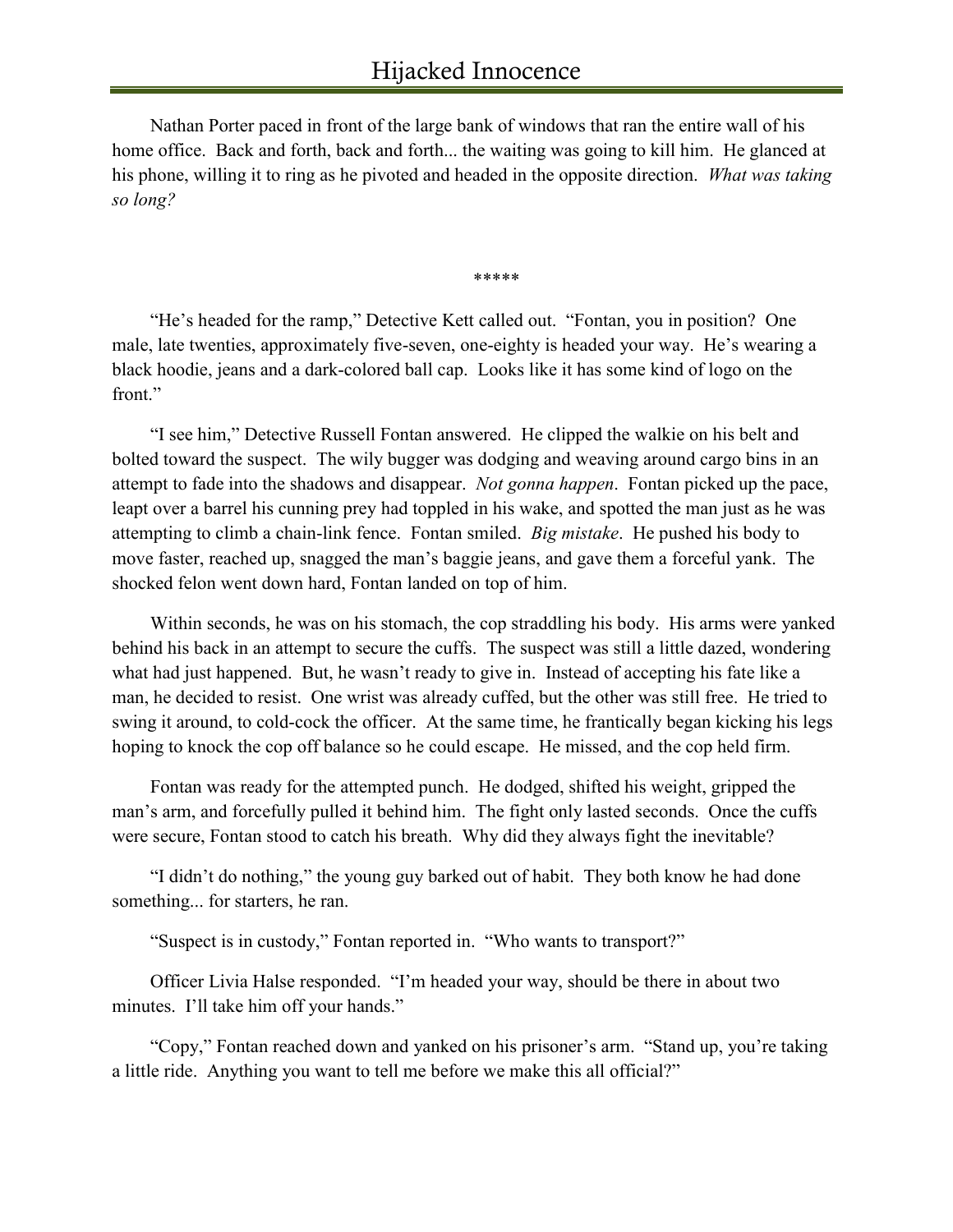"Yeah," the man glared at the cop who had chased him down, wondering again how that had happened. Cops were supposed to be out of shape and easy to evade. Not this one, he probably never had a donut in his life. "I want a lawyer."

"Of course you do," Fontan shoved the prisoner in the direction of the female officer who had just arrived. "He's all yours. Any others outstanding?"

"Naw," Halse shook her head. "We got 'em all."

"Branning getting a warrant to search the ship?" Fontan asked.

"I think the L.T. is working on it — here locally," Halse told him. "He sent T-Bone to rile the judge. Probably used Branning's case file to do it, but he'll get it done."

"Sounds good," the two strangers escorted their prisoner back toward the waiting vehicles. Fontan was from Chicago, part of a team of detectives sent over to assist the New Orleans's PD on a joint operation spearheaded by some bigwig General. He didn't care how he got here. He was determined to catch every last SOB that had anything to do with his friend's death. Brian Stewart was a good cop, a great cop really... but he was a better man. He deserved justice and Russell Fontan believed he was just the guy to make that happen. Livia Halse was a local. She worked the port here in New Orleans and was finally starting to get noticed by her superiors after six long, hard years on the street. She desperately wanted to make detective and hoped this was the year she could make it happen. With any luck, the current Op would be the bump she needed to push her to the top of the list.

*\*\*\*\*\**

The instant Nathan's cell phone began to chime, he answered without even glancing at the display. "Status?"

"Nathan?" Paige asked, confused.

"Paige," Nathan said impatiently. "I'm going to have to call you back. I'm expecting a call."

"Are you okay?"

"Yes," Nathan practically barked. "I'll call as soon as I can." He disconnected, feeling slightly guilty about his abrupt demeanor. Before he could question his actions, his phone chimed again. "Porter," he answered this time.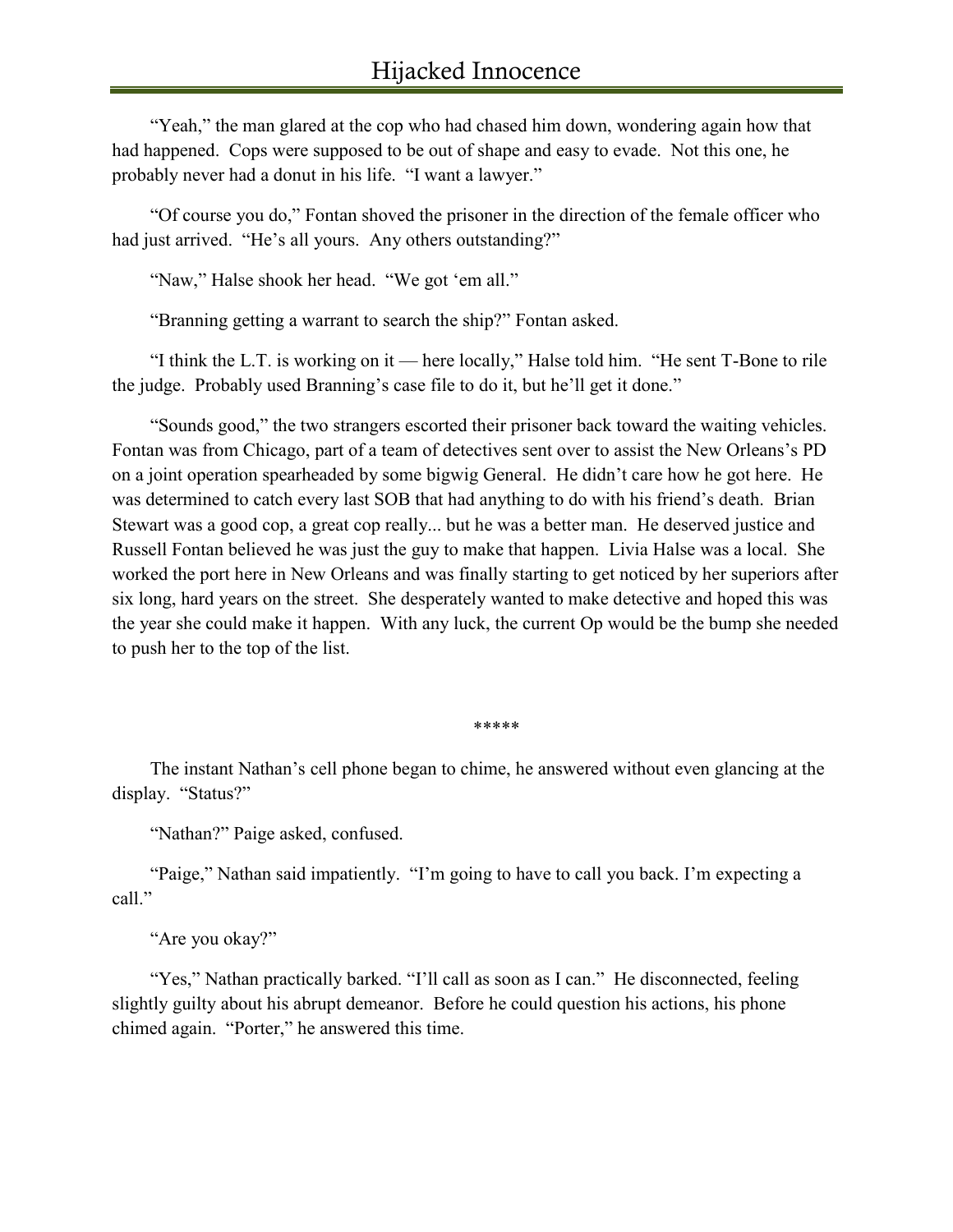"Sir," Lieutenant Caiden Norquist came across loud and clear. "The ship is secure and we have four individuals in custody. We don't believe any escaped at this time, but the prisoners are not cooperating."

"And the ship?" Nathan asked. "Do you have access?"

"Like I said, the ship is secure but we're waiting on a warrant to board the vessel and conduct a search."

"Do you need assistance with that?" Porter began running names of judges in the New Orleans district through his mind. Several owed him favors.

"Not at this time, no," Lt. Norquist replied. "We've got it under control. With the federal warrant, the overwhelming list of crimes your men from Chicago brought down with them, and the fact that two of the suspects tried to flee; then, when they were apprehended they resisted... we've got PC. I expect approval any minute now. The probable cause is overwhelming, don't worry. No judge would deny it. Those Dicks from the windy city have done their homework, that's for sure. It's smoothed the way for all of us to get results."

"It was one of theirs that lost his life," Porter reminded him. "A colleague and a friend. They're determined to find and apprehend everyone responsible. I have no doubt they'll come through for you. They're not going to stop until this is over. Give me a call once you search that cargo ship. I don't care what time it is. I want to know what Reynolds was shipping and the final destination."

"L.T.," Officer Brock Doogan approached his supervisor. "We have the warrant."

"Warrant came through," Norquist informed. "I have to go."

"Call me when you know what's on that ship," Nathan demanded before he disconnected. He turned and stared out the window wondering if he should call Paige now, or wait until he had more details. It only took a second to decide.

"Hello?" Paige answered. "Nathan? What's going on?"

Porter smiled and began to fill her in on the operation currently underway at a busy New Orleans port. Once he was finished, a deafening silence that seemed to last forever filled the air. "Paige?"

"And, you didn't tell us earlier because you don't want Carmen to know?"

"I didn't tell you because there was nothing to tell," Porter corrected. "In fact, I debated the timing but figured you would want to know."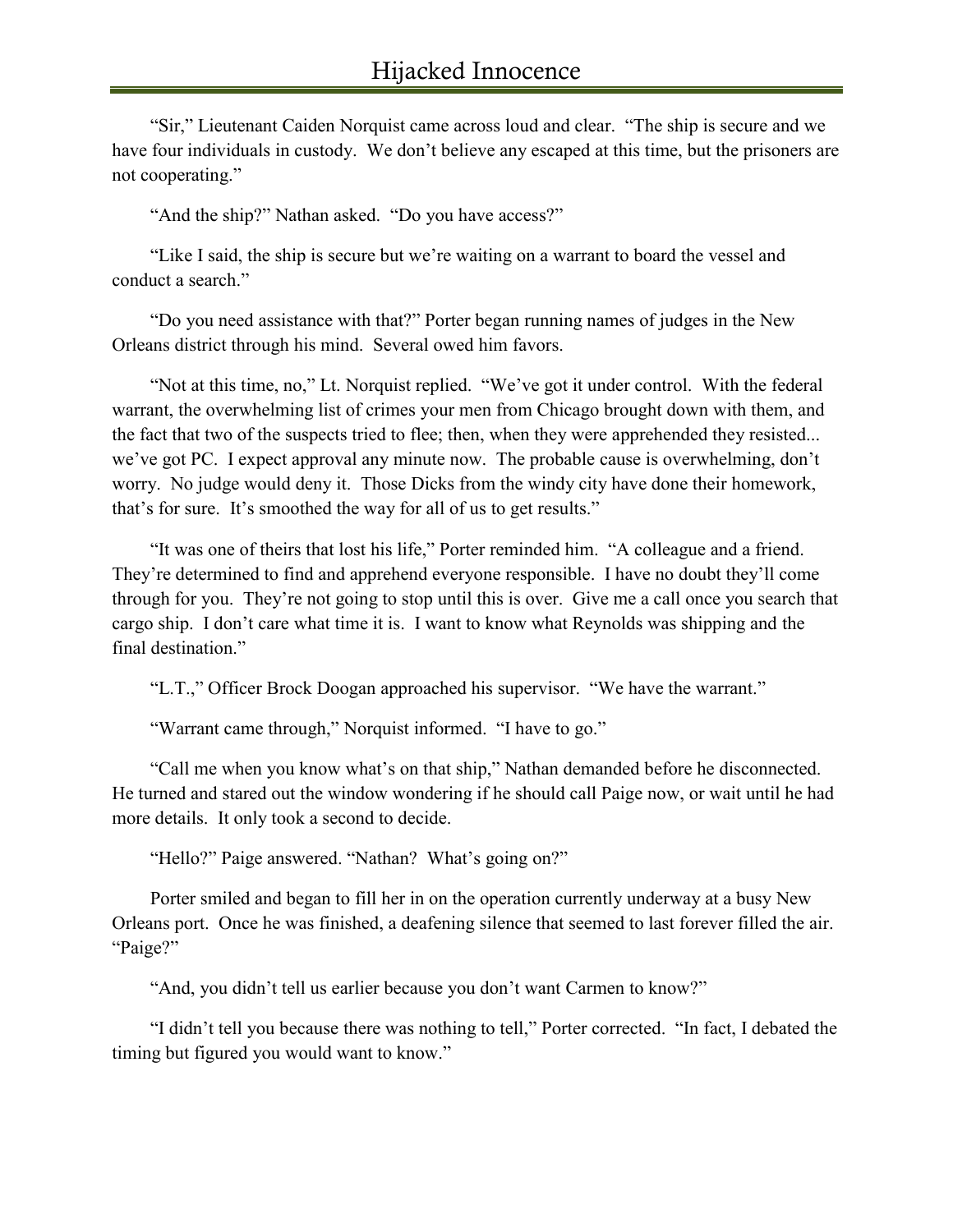Paige proceeded to demand the details... all of them, no holding back. Once she'd completed her interrogation, she sighed. "Okay, will you call me when you find out how it goes... the warrant I mean? Once they figure out what Reynolds was shipping will you promise to call back?"

"It might be late," Nathan warned.

"Yeah," Paige sighed. "Well, I doubt we'll be getting much sleep out here, anyway."

"Why?" Nathan sobered. There had to be a reason Paige had called in the first place.

"Zeus is missing," Paige notified him. "No one has been able to contact him for two days. Carmen is going out of her mind. Dax is worse than a hungry bear and Hawk isn't much better. We'll all worried. He promised to check in. The team is trying everything we can think of to find him."

"Travis Boudin is good at what he does," Nathan refused to use the man's nickname. "He's a Ranger and a good one at that. He's gotten himself out of worse situations than this, plenty of them. Even if he's been captured, Reynolds won't hurt him. He couldn't explain it."

"Like he didn't hurt Dax?"

"That was different," Nathan insisted.

"How, exactly?" Paige wasn't buying it. "We're dealing with the same people. If they enlisted the help of Nassar, a known terrorist, what makes you think they wouldn't enlist another one?"

"Because we're onto them," Porter said casually. "And, Reynolds knows it. He's watching his step here in Washington. He wouldn't take that kind of risk, not now. I'm sure of this, Paige. Boudin is fine. He may have been captured, but if he was... he's locked up somewhere secure, but not suffering. I think it's more likely he's just being cautious. He may have gone silent because he found something and he can't risk the enemy locating him. Give him another day or two before you start to panic."

"Hawks talking about sending in the team," Paige warned. "The only thing stopping him is you. He knows you're working on something and he doesn't want to be a complication. I'm wondering if either one of you will ever come clean; or, let the rest of us join the cool kid's secret squad of rebels. We need to be in on the entire operation for this to work, Nathan."

"I needed to talk to you about that," Nathan admitted. "I've been working on getting your security clearance reinstated. Dax and Carmen are already clear. Sean Wilken's came through this afternoon. I'll have Carmen update his access immediately. I'm still waiting on yours. It's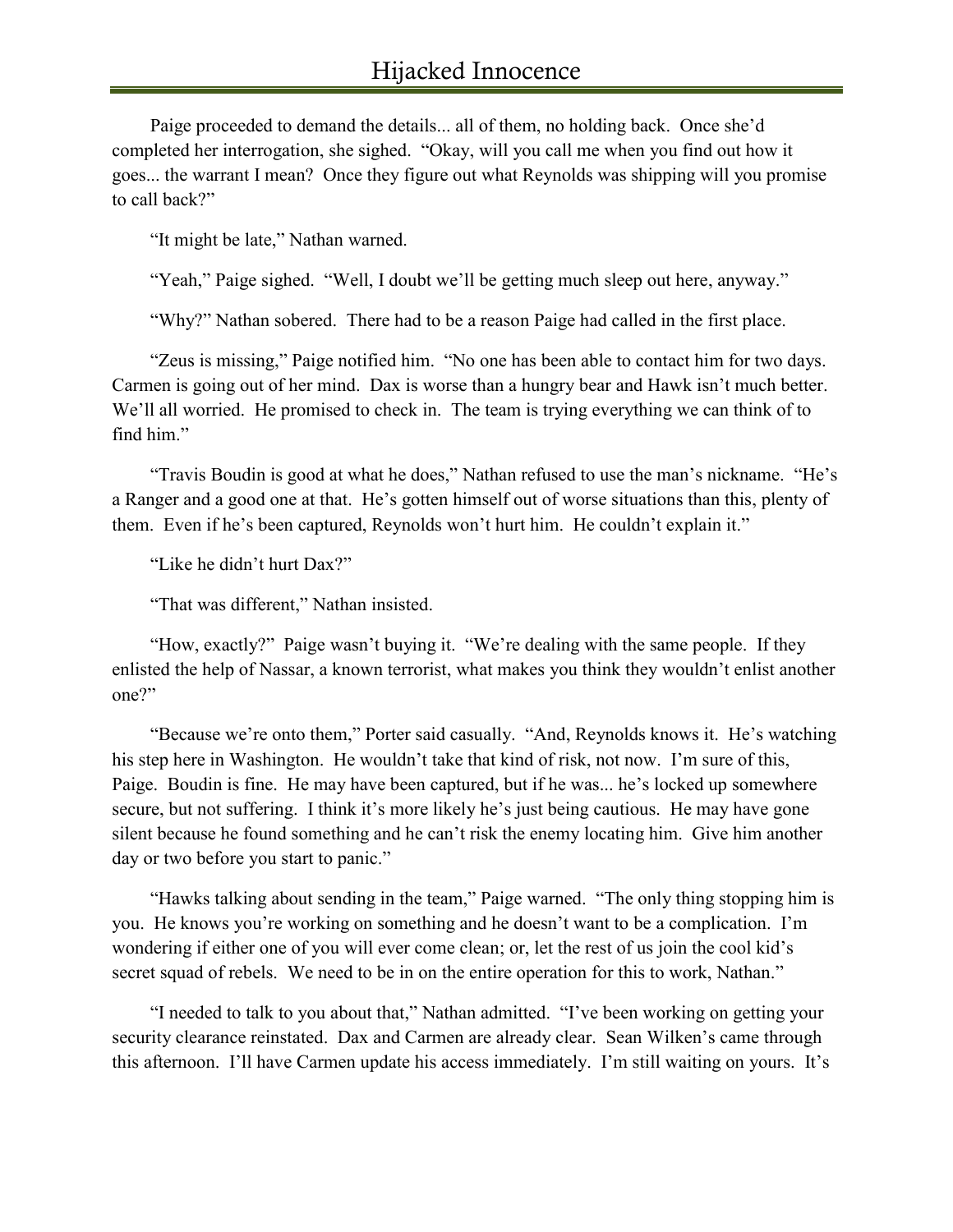a little more complicated because you left the Bureau. The feds don't like to bring in locals on that level, but they'll do it. I'll go to the president himself if I have to."

"Is that necessary?" Paige frowned.

"I think it is," Nathan assured her. "Because I need the freedom to communicate with my team. I need you to know what's going on, when it's happening... not after the fact. And Hawk has too many contacts. He's in the loop, because I haven't been able to block him out."

"And reinstating my clearance will allow you to do that? Keep me in the loop, that is?"

"It's the only thing holding me back," he admitted. "Now, I need to know what Dax has decided about the others. I can get their clearance updated... no problem. But, I'm waiting on your conclusions before I move forward. Does Dax think he can trust his team?"

"We still don't know about Thor," Paige admitted. "He's also missing, but I think that's by design. He doesn't want us to find him."

"And the others?"

"Dax has decided to trust them," Paige sobered. "He's not a hundred percent sure, but he's close enough. Zeus is a hundred and ten percent. I think Wooley's the same. I agree with him on those two. Then there's Jeeves. He's harder for me to read, but Dax says he's good-to-go."

"And Hawk?"

"I say Hawk is in the clear," Paige said without hesitation. "I know Dax is wavering on him, but it's only because of me. Hawk has some serious issues where I'm concerned. I think it's clouding the subject more than it should."

"That's because Dax cares about you," Porter understood the rub because he felt the same way. "If Hawk can't support that, you have to wonder why."

"I don't wonder," Paige smiled. "I know. It's because I won't back down. I won't just blindly follow his every whim and he doesn't know how to deal with that. I have an amazing mentor with the same hang-up. He's a general... resides in Washington these days, maybe you know him."

"Don't start, Paige," Nathan warned. "It's been a difficult day."

"With the exception of Thor, I say the team is fine," she answered his initial question. "For the most part, Dax agrees. Which is why he's decided to bring us all back together on this."

"Good," Porter paused. "You should probably know, I've been doing my own investigating. I have a friend looking into all the men. So far, they check out. I'm not seeing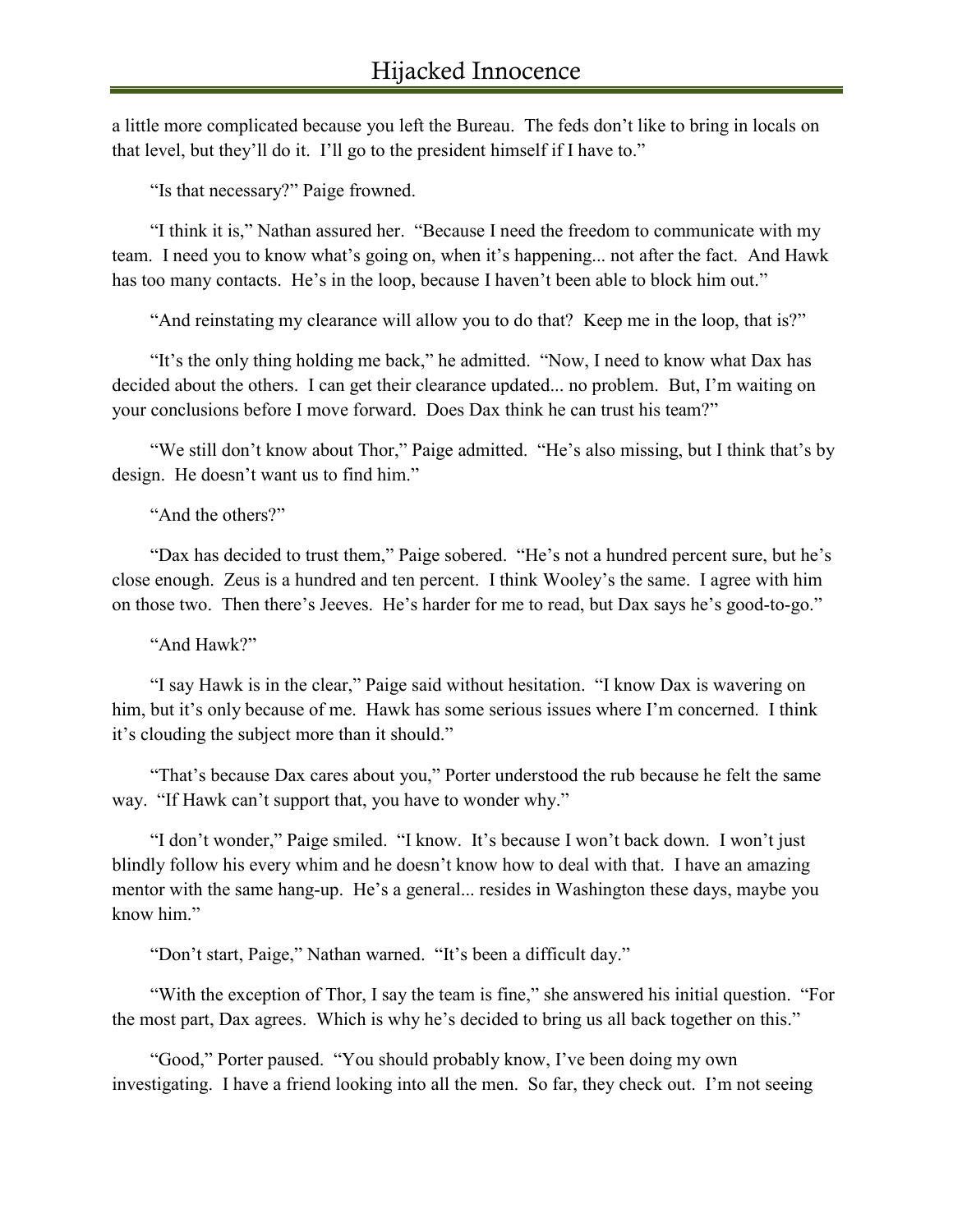anything alarming. No red flags to indicate their working with Reynolds or his group. Waylon should be done in the next day or two. I'll let you know."

"Jeff Waylon?" Paige asked. "As in Homeland?"

"Yes," Nathan affirmed. "But keep that to yourself. I don't think the others trust that department since Williams kidnapped Dax."

"If Jeff doesn't find anything, there's nothing to find."

"I agree," Nathan settled into his executive chair. "Now, how are you doing?"

*\*\*\*\*\**

Paige had just pulled into the parking lot and was headed into the office when Margie called her to assist on a missing child report that came in earlier that morning. Seriously? How did a seven-year-old go missing at six o'clock in the morning? "Show me enroute."

She sighed deeply and wondered if this was going to be another long day. She was already tired and grumpy. By the time she got off the phone with Nathan and relayed the information to Dax and Carmen, it was after midnight. The op in New Orleans had gone well. All the players on the ship were in custody and the team had recovered a boatload – pun intended — of highpowered weapons and military grade drones. That was the part that worried everyone. Why was Reynolds shipping secret military drones to the Mediterranean? When you combined that with his association with Nassar, and the death of the informant Dax knew from Iraq... the possibilities were terrifying.

Paige made a left out of the parking lot and started toward the victim's home.

"Logan's on scene, but he needs assistance," Margie advised. "Havilland was there initially, but he had to clear and head to court. They already did a thorough search of the home and yard but didn't find the boy. Lovato is still checked-out on the call, but it doesn't list his current location. I think Reed told him he could handle things at the residence until you arrived. Shows here Lovato began a cursory check of the surrounding neighborhood about ten minutes ago. He hasn't checked off yet, so he may still be in the area."

"Copy," Paige accelerated and flipped on her lights. Might as well take advantage of the empty roads. She knew she was hyped up on caffeine, three cups of coffee would do that. But, with less than five hours sleep and a long day ahead Paige thought she might need another jolt. She just hoped it lasted until lunchtime. Otherwise, she'd be struggling to fight off a major crash; and, with a missing kid... she couldn't afford to lose focus. It only took a few minutes to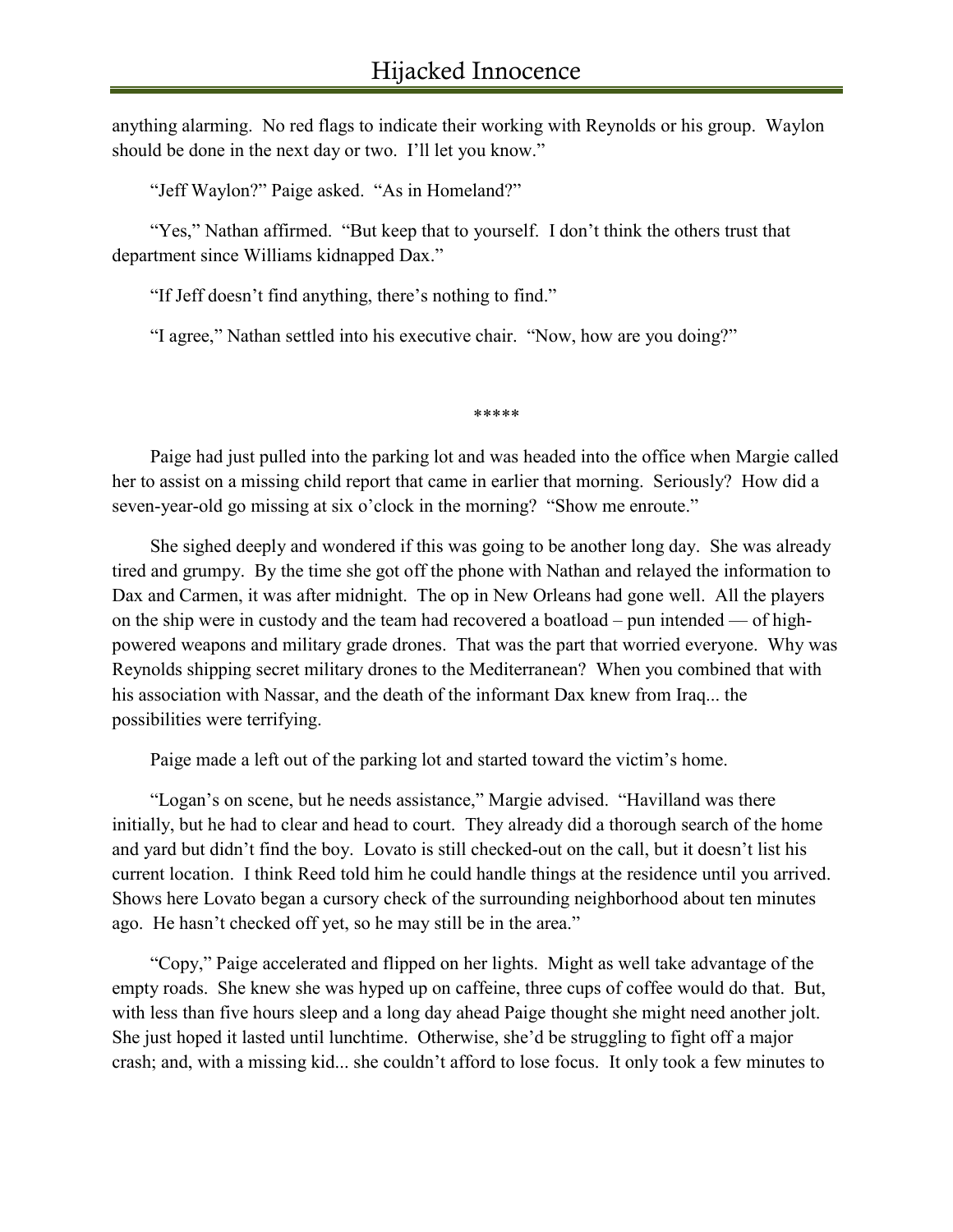arrive at the residence and see the scene was chaotic. Logan rushed out the front door and met Paige in the driveway.

"It looks like an abduction," Logan said in greeting. "The back door shows signs of a break-in but the kid's room made us question that assumption. The bed hasn't even been slept in. We decided to look into things a little more, determine what we had, before issuing an Amber Alert. Havilland helped us clear the house before he had to take off. The boy's not inside. Just to cover all the bases, Lovato is driving the area and he'll talk to any of the neighbors that he encounters along the way. He's supposed to be off, but he said he'll stick if we need him. Once he gets back, we were going to initiate the abduction protocol. Netty Simmons, the mother, says her son went to bed early last night," Logan added. "About nine. She claims she turned in around midnight. When she got up this morning, he was gone. She insists he was kidnapped."

"And she didn't hear it?" Paige had a hard time believing that.

"She says she took a sleeping pill," Logan said hesitantly.

"But you think...?" Paige asked.

"I think she was drunk, probably passed out and didn't stir when the perp used a pry bar or something like it to open the back door. Or, the kid ran and made it look like someone broke in the back."

"What do we know about mom?" Paige moved to the back of her vehicle and pulled out a folder. "Any arrests? DUIs? Public intox? Anything to indicate she has a problem?"

"I didn't get that far," Logan began but stopped when Netty Simmons rushed out the front door and ran toward the cop car.

"What are you doing to find my baby?" she wailed.

"Ma'am," Paige said with more patience than she felt. "If you could just go back inside, I'll only be a minute and then I have some questions."

"But..." her bloodshot eyes focused on Logan. "I already answered his questions."

"I know," Paige set a hand on the woman's back and gave her a gentle push. Too bad the red, swollen eyes wasn't from crying. "But I have a few of my own. Please, just go inside. I'll be right behind you."

Logan waited until the woman was stepping through the front door before he spoke. "Now you see why I think the problem was alcohol?"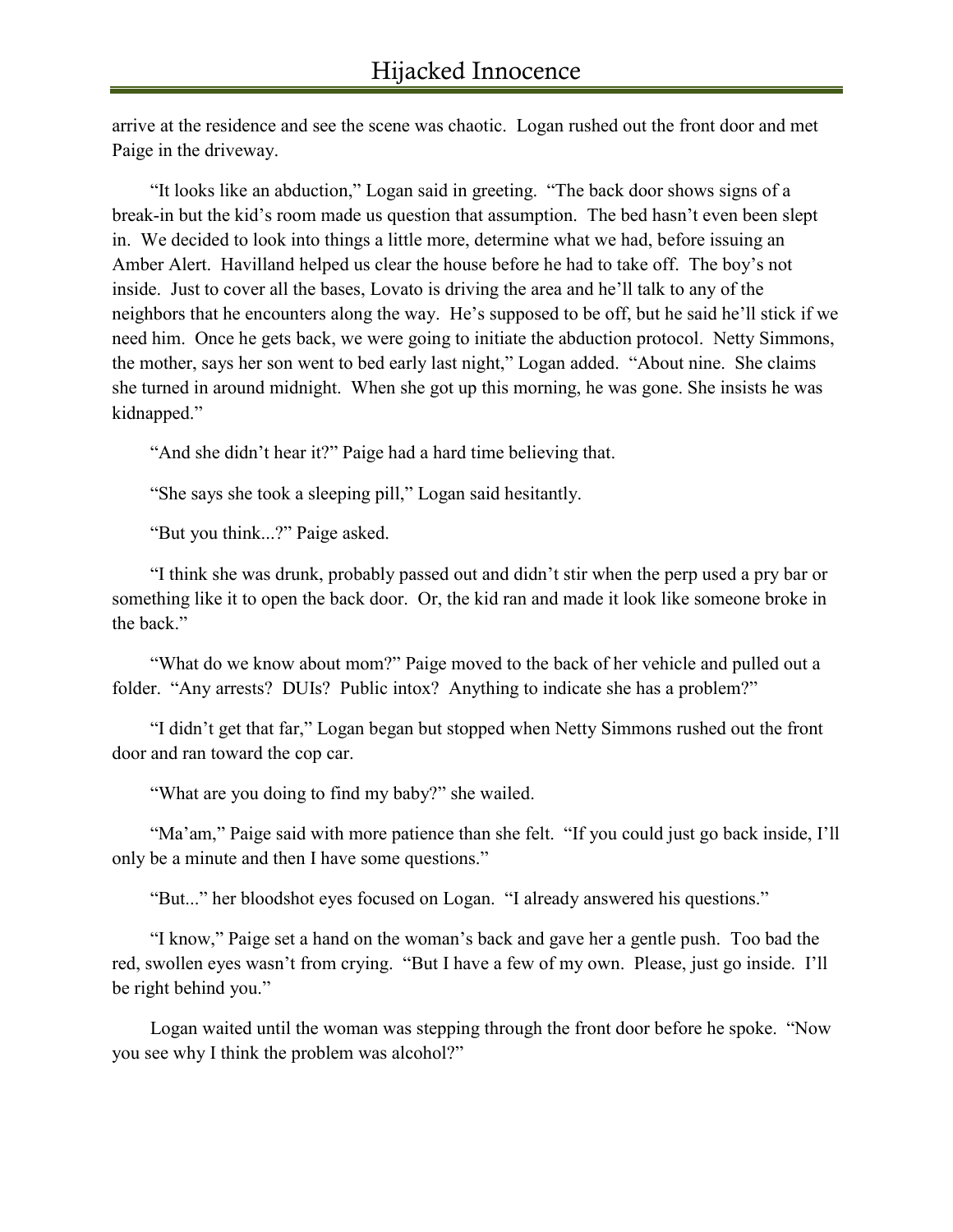"Yeah," Paige closed her eyes and took a long, soothing breath. "She wreaks. It's like the alcohol is seeping out of her pores. You get the Amber Alert going and I'll deal with her."

"Uh..." Logan was frantically trying to remember what had to be done to activate the alert.

"Call Margie," Paige grinned. "Once she activates the system, call Sheriff Walters. You don't want him blindsided with this before he has his morning coffee."

"Right," Logan pulled out his phone and dialed the office. He watched Paige as she strode up the front stairs and disappeared into the house. He just hoped Margie knew what to do because he was completely lost; and, his back-up was now inside dealing with a half-drunk, slightly belligerent mother.

*\*\*\*\*\**

"Okay," Paige settled into a chair as far away from the woman as possible. "I need you to walk me through last night. Start from when... what is your son's name?"

"Brodie," Netty sniffed.

"Okay," Paige nodded. "Start from when Brodie got home from school until you went to hed"

"I already..."

"I know you went through this with Deputy Reed, but I need you to go through it with me," Paige pressed. "Before you do, can you tell me about Brodie's father? Does he live here... with you?"

"No," Netty scowled. "Walker left us two years ago."

"Okay," Paige made a note in her pad. "So, you and your husband are divorced?" No response. "Does he live in the area?"

"No," Netty shifted. "Why do we have to talk about Walker?"

"I'm just wondering if your son could be with him."

"If Walker took him, it's still kidnapping," Netty folded her arms in front of her body. "I want him arrested if he has my boy."

"Where does Walker live now?" Paige tried to get her back on track.

"I don't know," Netty plopped her hands into her lap. "Why you gotta ask questions about him? He's gone, that's all I know."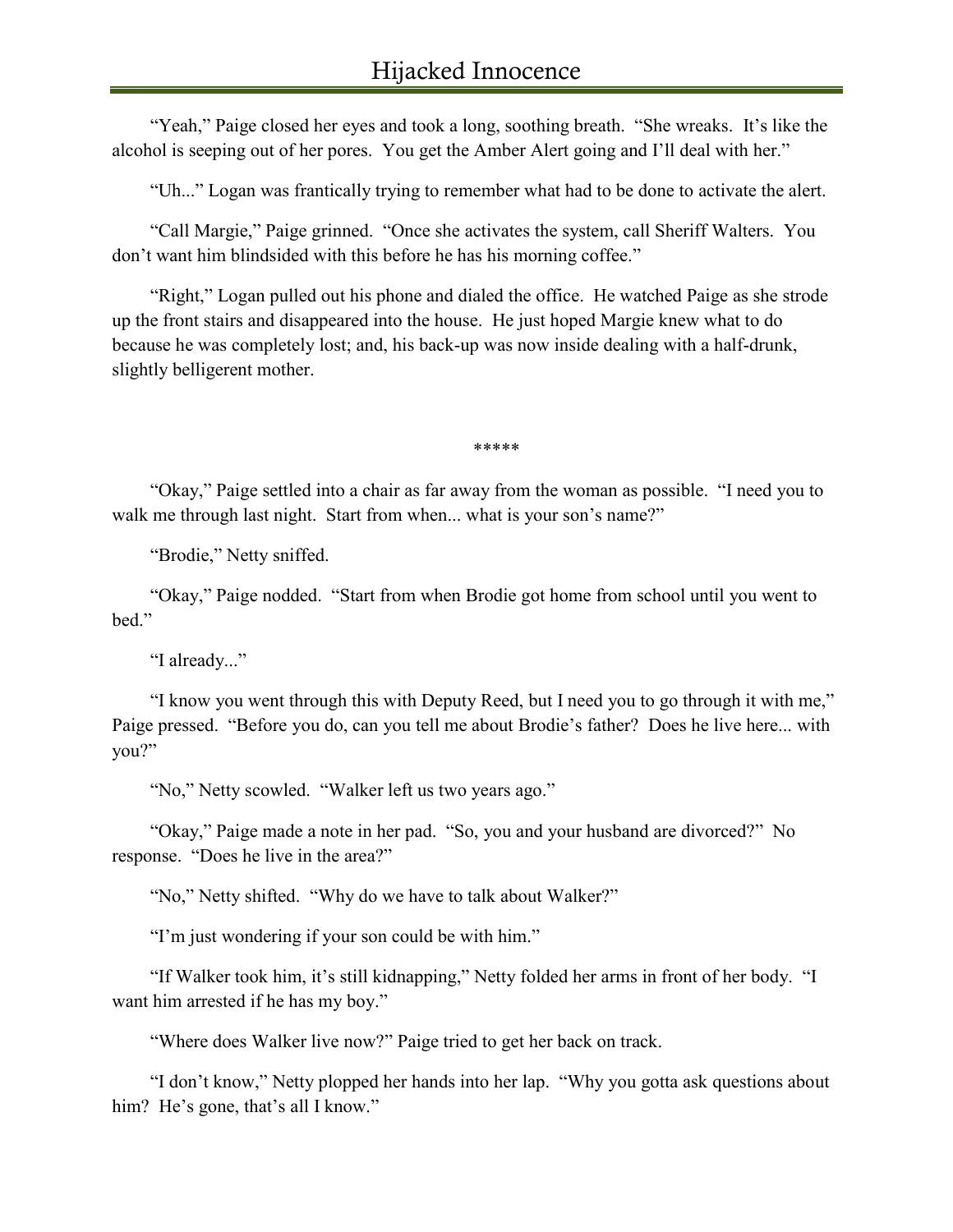"Does he have visitation rights?" Paige pressed.

"Sure, sometimes," Netty mumbled. "He keeps in touch with Brodie. But I don't want to talk about my Ex."

Paige decided to shift gears. She'd look into the father later. "Okay, can you walk me through the evening? Brodie got home from school at what time?"

"Beats me," Netty turned her head defiantly. "Normal time, I guess."

"And that would be...?"

"Around three, maybe?" Netty said it more as a question than an answer.

"Three o'clock, then." Paige jotted that on her pad. "And when he got home, were you here?"

"Sure," Netty glanced at the window.

*Interesting*, Paige thought. *She wasn't home. Maybe the neighbors can tell me if that's normal.* "What did you do? Pick it up from when you first saw Brodie after school and walk me through the routine."

"This is stupid," Netty jumped to her feet. "You should be out looking for my kid. Why are you in here hounding me?"

"I'm just trying to get a clear picture of what happened," Paige sighed inwardly. This was going nowhere fast. Netty was hiding something.

"Brodie got home and went to his room," Netty gave Paige a defiant, challenging glare. "He stayed up there until I called him for dinner. We ate, he went back upstairs to do homework and a few hours later he went to bed. I was up longer... watched tv for a bit, then I went to bed. It was a long day, so I took a pill and was out cold until I woke up this morning. I went to make sure Brodie was getting ready for school and he was gone. That's when I came down to the kitchen and saw the door, realized someone broke in, and I called the police."

Paige frowned and wondered what time the boy was really taken. Logan said the bed didn't show signs of use... Brodie was not abducted in his sleep; after midnight. She focused on the mother... she wasn't going to get anything more from her. Not right now, anyway. "I know Deputy Reed took a look around, but do you mind if I search the house?"

"What for?" Netty dropped back into her chair. "Those three men already searched everything. A woman's bedroom should be private but they even walked through there. I don't think I'll sleep... knowing strange men went through my clothes. They probably sifted through my panties, too."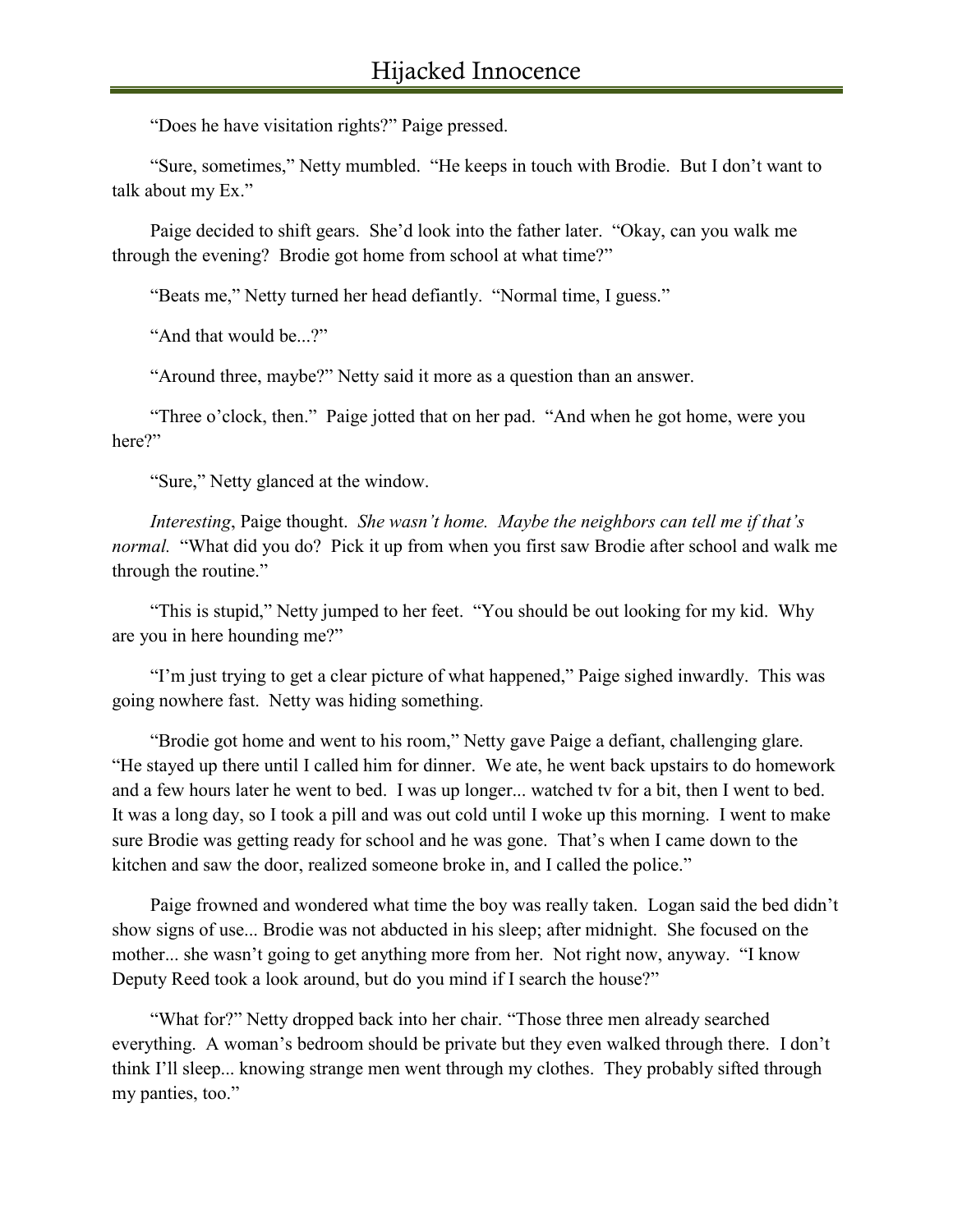*Yeah*, Paige thought. *You only wish*. "Do you mind? I'd feel better if I made a second round just to be sure."

"Brodie's not here," Netty folded her arms again. "But, if you have to, go ahead and look for yourself."

"Thank you," Paige moved into the kitchen. She wanted to get a look at the door. She was so focused on the damage, she didn't see Jericho step up beside her.

"Maybe we should test that woman," the sheriff whispered softly so only Paige could hear. "You got a PBT in your car?"

"Somehow," Paige stood. "I doubt she'd voluntarily agree to a breath test at the moment. Portable or stationary. But, it would be interesting wouldn't it? What's your best guess? Point zero eight? Or, over ten?"

"Higher," Jericho glanced back. "I think she's a regular consumer. Come upstairs, I want to show you something."

Paige frowned. Just how long ago had the good sheriff arrived on scene?

The two of them made their way back through the living room, across the foyer and up the stairs. The instant Paige stepped into the hallway, she saw it. "Looks new."

"That's what I thought," Jericho moved to the large indentation in the wall. The sheetrock was pushed in near the bottom of the wall, just above the floor. "What's your assessment?"

"It's the right size," Paige crouched to study it closer. "Now, we just need to figure out how it got there. I'm guessing the back of Brodie's head."

"But who is responsible?" Jericho straightened. "Mom or the intruder?"

"I want to see his room," Paige also stood. "Logan said the bed wasn't slept in, but mom said Brodie went to sleep at nine. Her story doesn't match the evidence."

"After you," Jericho held out a hand and followed Paige into a small child's bedroom.

"There's no sign of struggle in here," Jericho observed. "The kid is seven and clearly he wasn't sound asleep when... whatever this is, occurred."

"I agree," Paige moved to the boy's closet.

"Do you think we issued the alert prematurely?" Walter's continued to glance around the bedroom looking for something that would tell him what happened. A child didn't just disappear in the middle of the night, not in his town.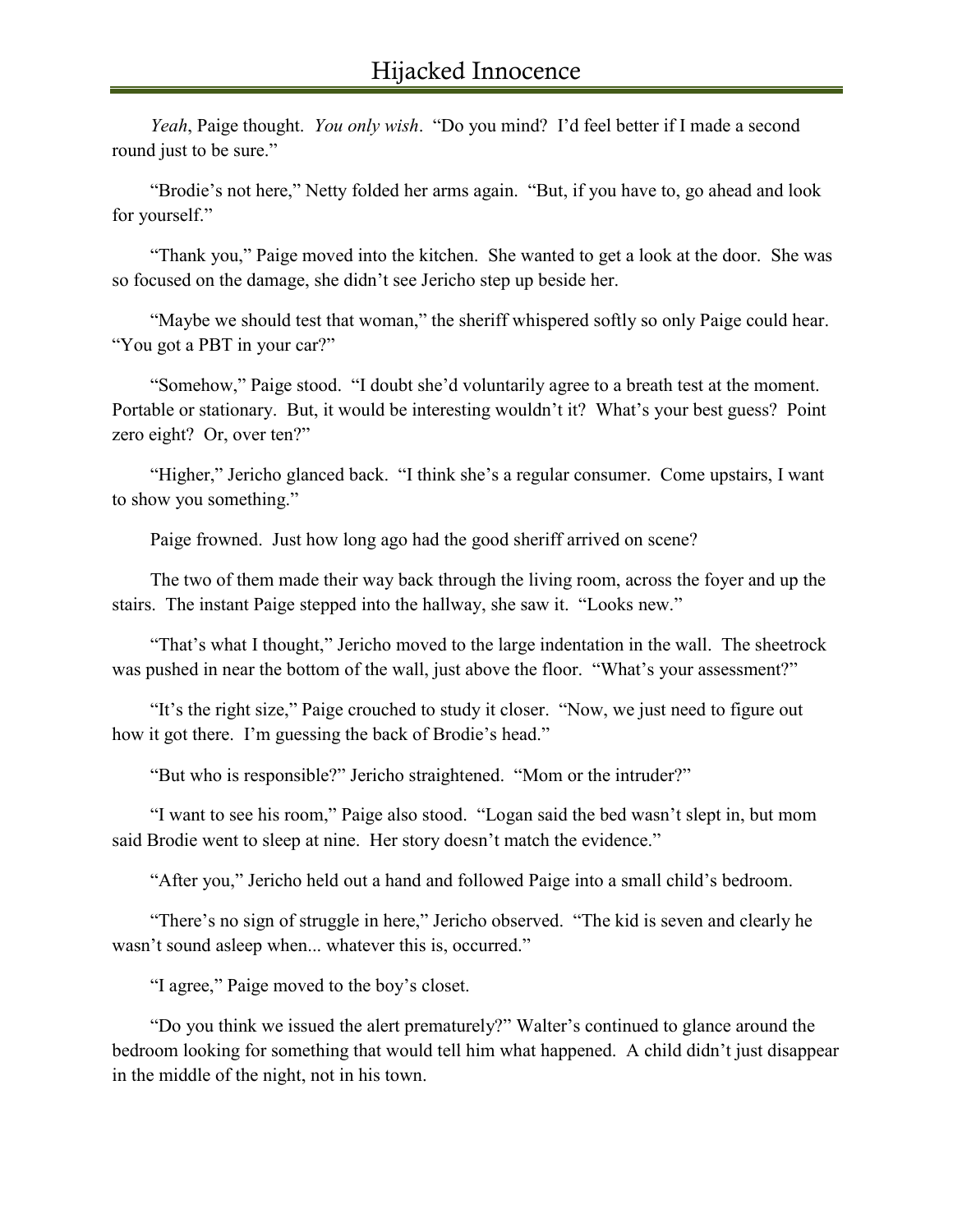"No," Paige crouched to get a better look at the kid's shoes. "Logan wasn't sure either, so he waited. If this was an abduction, we're already behind. It had to be issued, we can always cancel if we decide on foul play by mom."

"Alright," Jericho turned to face Paige. "Well, I told Dean to bring the Command Post over. He should be arriving any minute. Let's regroup, debrief Lovato, and go from there."

"Sounds good," Paige pulled a small camera from her bag and took a picture of the closet.

"What's that for?"

"I think a pair of shoes is missing," Paige straightened. "There appears to be a break... right there," she pointed to a section on the floor of the closet. "See, there are his boots, dress shoes, then a break before his old tennis shoes, those water shoes and the sandals."

"Okay, that makes sense, though. He'd slide something on before he left if he ran. But, if he was abducted and the perp woke him up when he came in, he had to walk out of the house on his own. Maybe he was still wearing a pair from earlier in the day. He's too big to carry forcefully; unless there was a big struggle."

"And there wasn't one," Paige interrupted. "Nothing is disturbed in here. Netty has a small table at the foot of the stairs with a plant on it. If Brodie was kicking and fighting, the table should be knocked over. It wasn't. But if he wasn't abducted where is he?"

"What if someone did take him, but he left the house on his own?" Jericho supplied.

"Let's go outside," Paige decided. "There's something I need to tell you about that damaged door."

*\*\*\*\*\**

"Okay, listen up," Jericho called out. "We're going to work this as an abduction until we know different. Lovato, I need you to pull out one of those forms over there and start listing the addresses you covered already. We're going to make sure we check every single house in the immediate area before we go home tonight. We start with the next-door neighbors and fan out from there. We talk to the occupants and ask for permission to search their yards and the house if they'll let you."

"Got it, boss," Lovato moved to the small table and began to transfer his notes to the official record.

"Paige?" Jericho gave the signal for her to share her discovery.

"I took a closer look at the back door, the one in the kitchen," she began.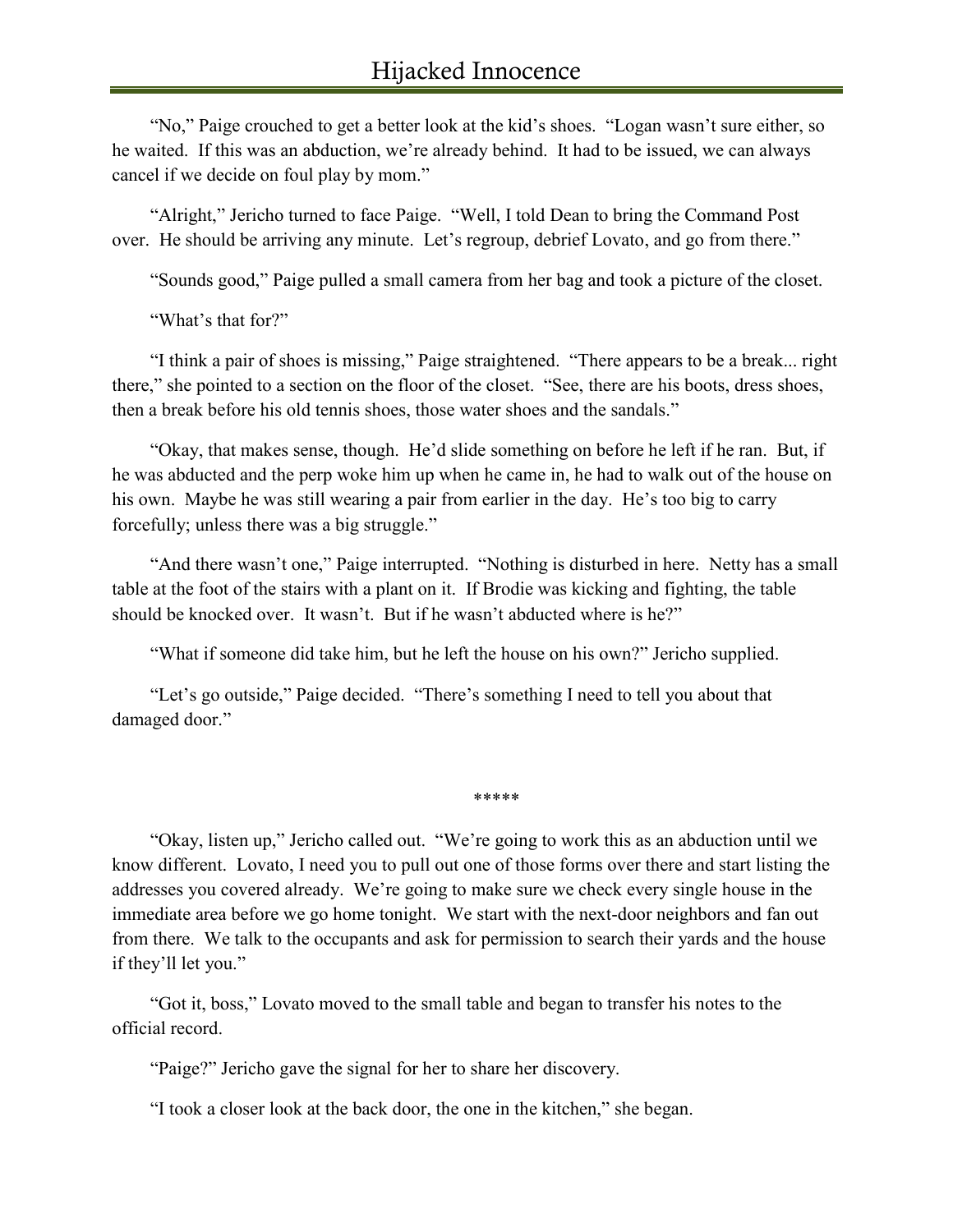"The break-in," Logan provided.

"Or, the break-out." Paige corrected.

"What do you mean by that?" Lovato's head shot up and he focused on Paige.

"I recognized the lock on the door," Paige began. "There was one in my house when I first moved here with mom. I hated it. You couldn't get out of the house without a key if it was locked. Mom changed ours out right away, I think she hated it as much as I did."

"I noticed that," Lovato was still watching Paige, there had to be more.

"At first glance, it looks like someone kicked in the back door," Paige continued. "But when I took a closer look, there were groove marks. Inside. I think it's possible Brodie was locked inside the house and he's the one that pried open the door when he left. It's also possible Brodie let someone in, the front — friend or foe — they tried to go out the back, couldn't and the bad guy pried it open."

"Either way," Jericho considered. "The door was damaged from the inside, not the outside like we all originally assumed."

"There's another possibility," Lovato spoke up. "One nobody wants to consider. Maybe, the drunk mother did something to the kid, deliberately or accidentally, then damaged the door to make it look like it was a break-in to throw us off if we discovered the body. There's something off with that woman and it's not just stale whiskey."

"We've all considered it but I'm rejecting it... for now. We operate under the assumption Brodie Simmons is still alive," Jericho looked around the motorhome at his crew. "Lovato, you take Dean and continue the door-to-door. I want to hit every house within a quarter-mile radius. Logan, you see what you can do to track down the father."

"She said his name is Walker," Paige broke in. "I'd start with Walker Simmons. That's the name Brodie uses and maybe they just kept it after the divorce."

"Thank you," Logan said as he mentally kicked himself for not getting the dad's name himself. He'd only been on the job full-time for a month and he was already screwing up.

"Paige, I want you to start tracking the rest of the relatives. We need to know everything there is to know about this family."

"Someone needs to question the mother again," Paige objected. "I can take that."

"No," Jericho brushed her off. "You see what you can get the family to tell you. I'm taking Netty Simmons. She's already jerked this office around enough. I'd like to keep you in reserve to play good cop if I can't get answers my way."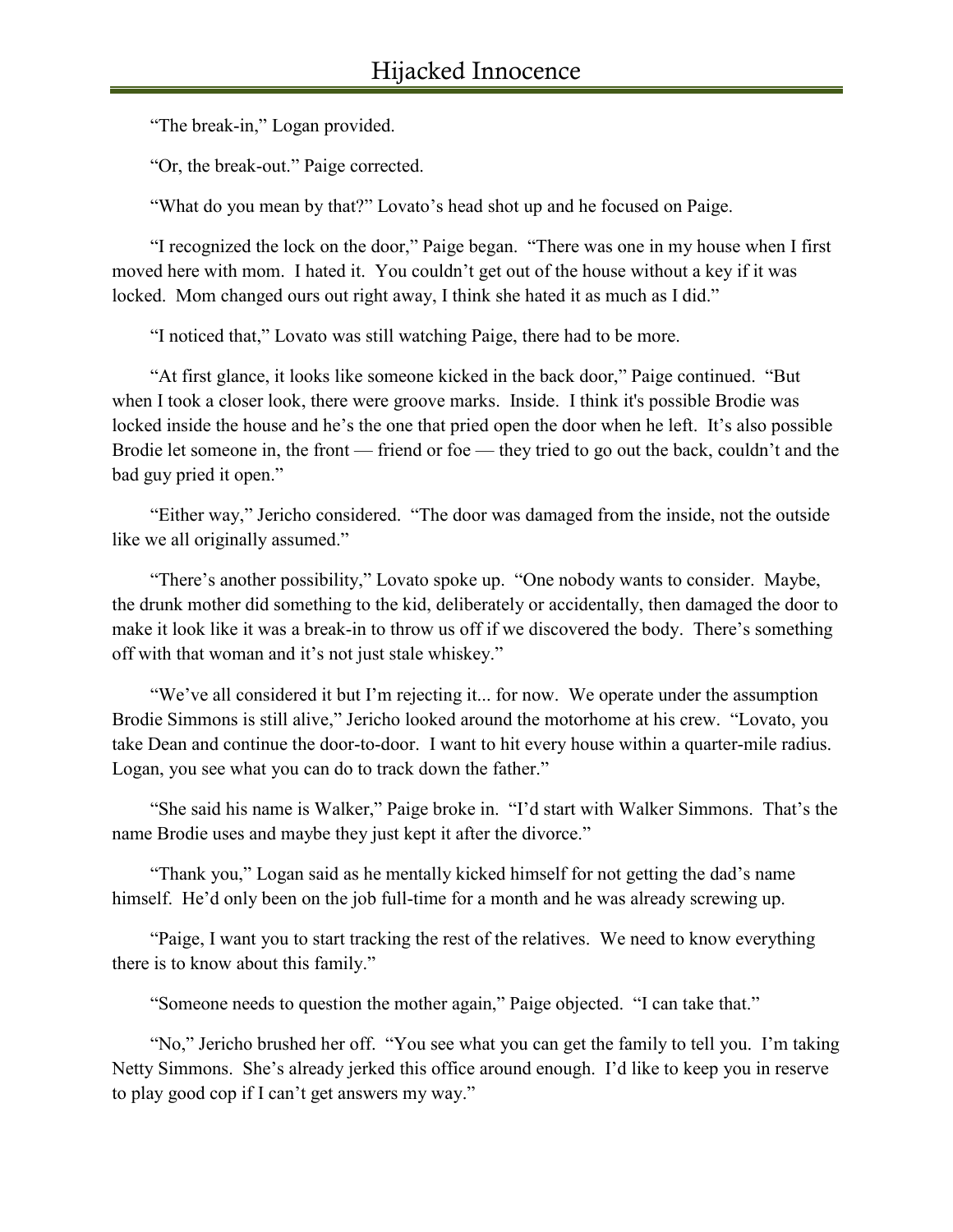They were just about to split up when Havilland flung open the door and made his up the stairs, pulling the flimsy barrier closed behind him. "Court didn't take long, what do you need?"

"You okay to stay on a couple more hours?" Jericho asked his graveyard man.

"I'm fine," he turned and poured himself a fresh cup of coffee. "Give me a job, boss."

"I want you to take the assignment I gave to Paige," Jericho decided. "We need to contact friends and relatives and get a clear picture of the family dynamic. Paige, I interrupted your search of the home. Go back and finish while I speak with Ms. Simmons."

"Got it," Paige stood. "That's going to take a while because I'm going to be extra thorough. This time around I'll be looking for Brodie, but I'm also going to scrutinize every nook and cranny for evidence."

"Check in with me when you're finished," Jericho ordered. "That goes for all of you. I could use another team to scour the neighborhood, but it will have to wait. I've also put a call into Gage and the other Reserves. I expect them to arrive any minute. Once Margie gets the phones transferred to Laurel Bluff; so, they can handle anything else that comes in today, she's headed our way. Check in here at the Command Post periodically. Margie will handle logistics and document what we've done and what still needs doing. Lovato, Gage will touch base with you when he arrives. Let him know what's been covered so he can coordinate the search efforts in the other direction. Any questions?"

Since nobody had any, the group disbursed to handle their assignments.

*\*\*\*\*\**

It was over an hour later when Paige stepped back into the Command Post. She spotted Havilland immediately. Her friend looked worse than she felt.

Margie emerged from the rear section of the motorhome. "I can't decide which one of you looks worse. I take it you didn't find anything in the house?"

"Nothing that tells me what happened to that kid," Paige dropped onto the tiny couch in frustration. "Anything from the family?"

"Logan couldn't reach the father," Havilland admitted. "He traced him to St. George, but he's not answering his phone." Havilland pulled out his notes. "I talked to Walter's sister. She said he's a foreman on a construction crew down south; but, when I called his job, they said he's in the field and can't be disturbed."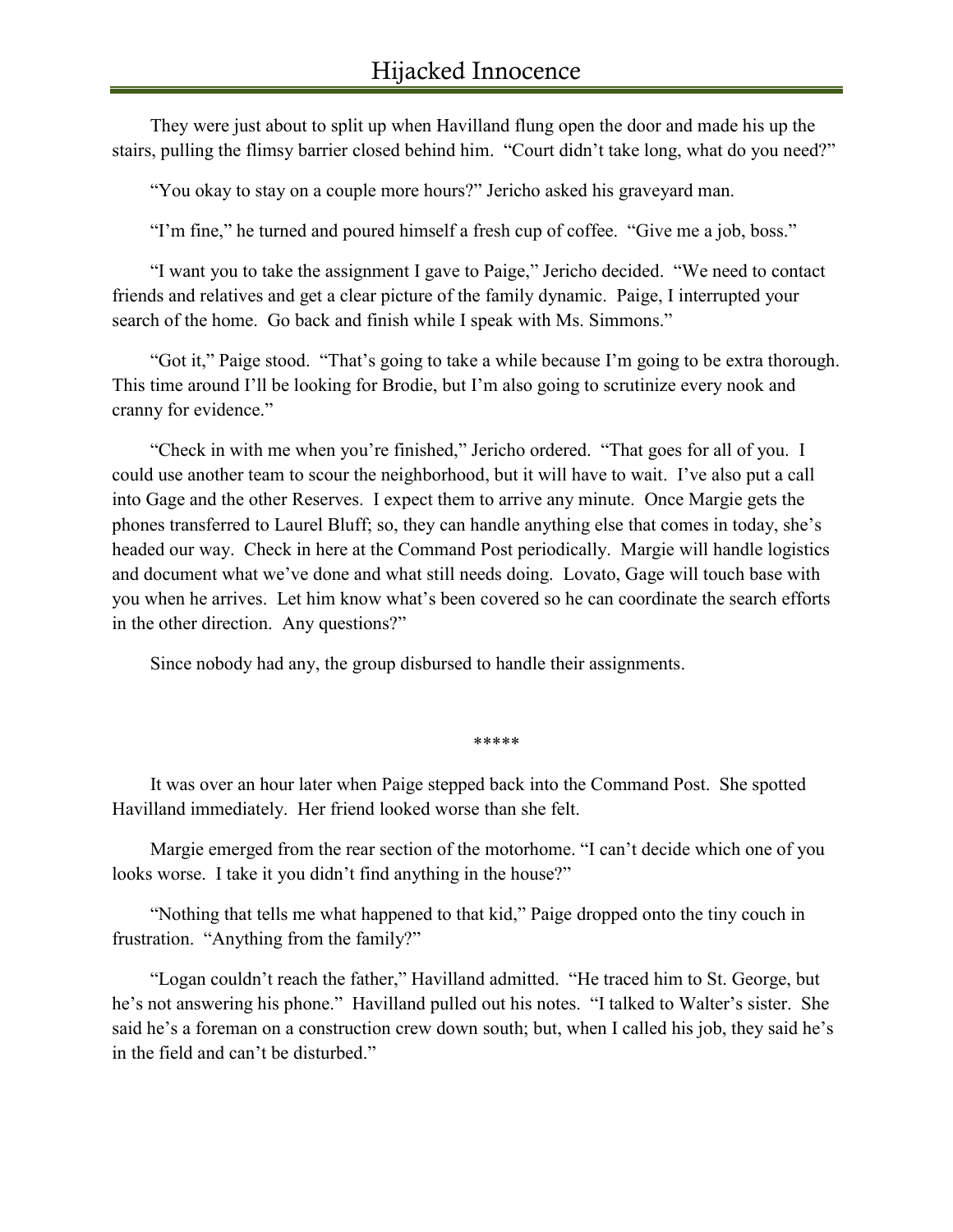"But he's there?" Paige wondered. If Walker Simmons was working today, he had a pretty good alibi.

"He is now," Havilland sighed. "The woman won't tell me when he got there. For all I know, it was five minutes ago. I told Logan I'd take this over so he could go help Gage and the team with the door-to-door."

"Keep trying," Paige requested. "We have to know what dad knows. He divorced Netty so anything he tells us is tainted, but she said something strange when I asked her about her exhusband."

Havilland frowned. "What?"

"She said she doesn't know where he lives, but that Brodie stays in touch. It's unclear if there is some kind of visitation schedule in place. Margie, maybe you could contact the court and see what they can tell us."

"I'll let you know," Margie turned and headed back toward what was originally a bedroom. They had converted it into an office space with a phone and a small table to use as a desk just big enough for a laptop and various maps. The table was currently covered with documents. Intel that only Margie could keep straight.

"Command," Gage Clayton's voice boomed over the radio.

"Go ahead," Paige said into the mic.

"Paige, is that you?"

"It is," Paige affirmed.

"I have someone that thinks they spotted the kid at the market. Can you head this way and help me interview employees? They're getting ready to change shifts and I don't want anyone to slip out before I have a chance to talk to them."

"I'm on my way," Paige stood and glanced at Havilland. "You could call the local department down there. Ask them to send a car over to the business and see if they can track dad in person. It might hold more weight if they're confronted in person. They can just hang up on you if they don't like your questions. It's harder to dismiss a police officer standing in front of your desk."

"I'll give it a try," Havilland decided. "Can't hurt."

"Oh," Paige paused. "Can you call that friend of yours, the one that works in the Bluffs and see if he can track down a cell phone for the kid. I know he's only seven, but dad may have provided a means to stay connected without mom knowing."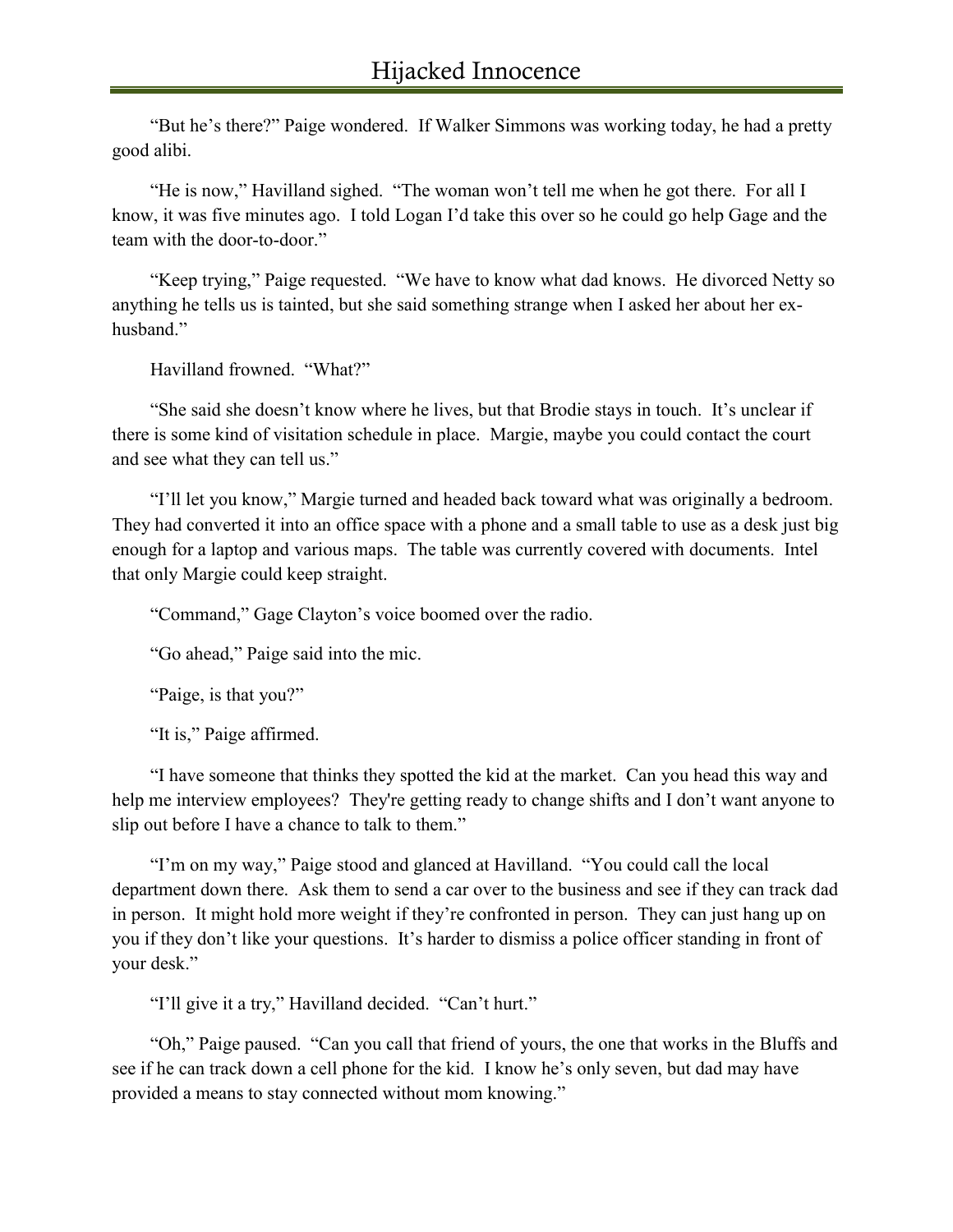"Good idea," Havilland grabbed his laptop. "I'm also going to get a warrant for the phone records to the house. If you see Jericho, have him quiz mom about Brodie's electronics. If she says he doesn't have any... she's lying, or oblivious."

"He has a PlayStation in his room," Paige provided. "Can't you access the internet from one of those? A seven-year-old might know how to do that on his own."

"I'll follow it up," Havilland assured her. "Go, help Gage. I've got this."

*\*\*\*\*\**

Paige stepped into the large grocery store and glanced around, looking for Gage. When she didn't find him, she approached a checker and asked for directions. Once the woman had finished, Paige decided to conduct an informal interview on her. "Before I go, do you know this kid?" She held up her phone to show the friendly woman a picture of Brodie that filled the entire screen.

"Sure," Vickie said. "I know Brodie. He comes in with his mom all the time. I know he's missing, and that breaks my heart. I hope you find him soon. That kid's an angel. Wish mine were as well-behaved as that one."

"Is he always with his mother, or does he come in with anyone else?" Paige asked.

Vickie squinted her eyes in concentration. "Once, maybe six... seven months ago, he came in with a man. I got the impression it was his father, but I'm not sure why. He didn't come through my line so it couldn't be he told me that. I just thought... well, they looked a lot alike; and, I thought it was good that he spent time with his dad. Got him away from that mother of his for a while; and, that could only be a good thing."

"Why do you say that?" Paige picked up on the tone as well as the words.

"I don't like to gossip," Vickie sighed. "And I don't. But, well... you being the cops and that kid missing..."

"I understand," Paige pushed. This might be important.

"Well, it's just that... I'd wager, Netty's an alcoholic," Vickie lowered her voice. "She mostly comes here when the Liquor Store is closed. Stocks up on beer since you can't get anything stronger. I heard she prefers the hard stuff. Anyway, more than once, she's been falling down, stupid drunk. Bart had to kick her out one day, she was so belligerent and..." Vickie sighed. "I don't know how to put it, really. She was just mean and... well, volatile. Several customers complained and Bart didn't have a choice, he had to escort her out. I felt terrible for the kid, he looked so embarrassed and... desperate."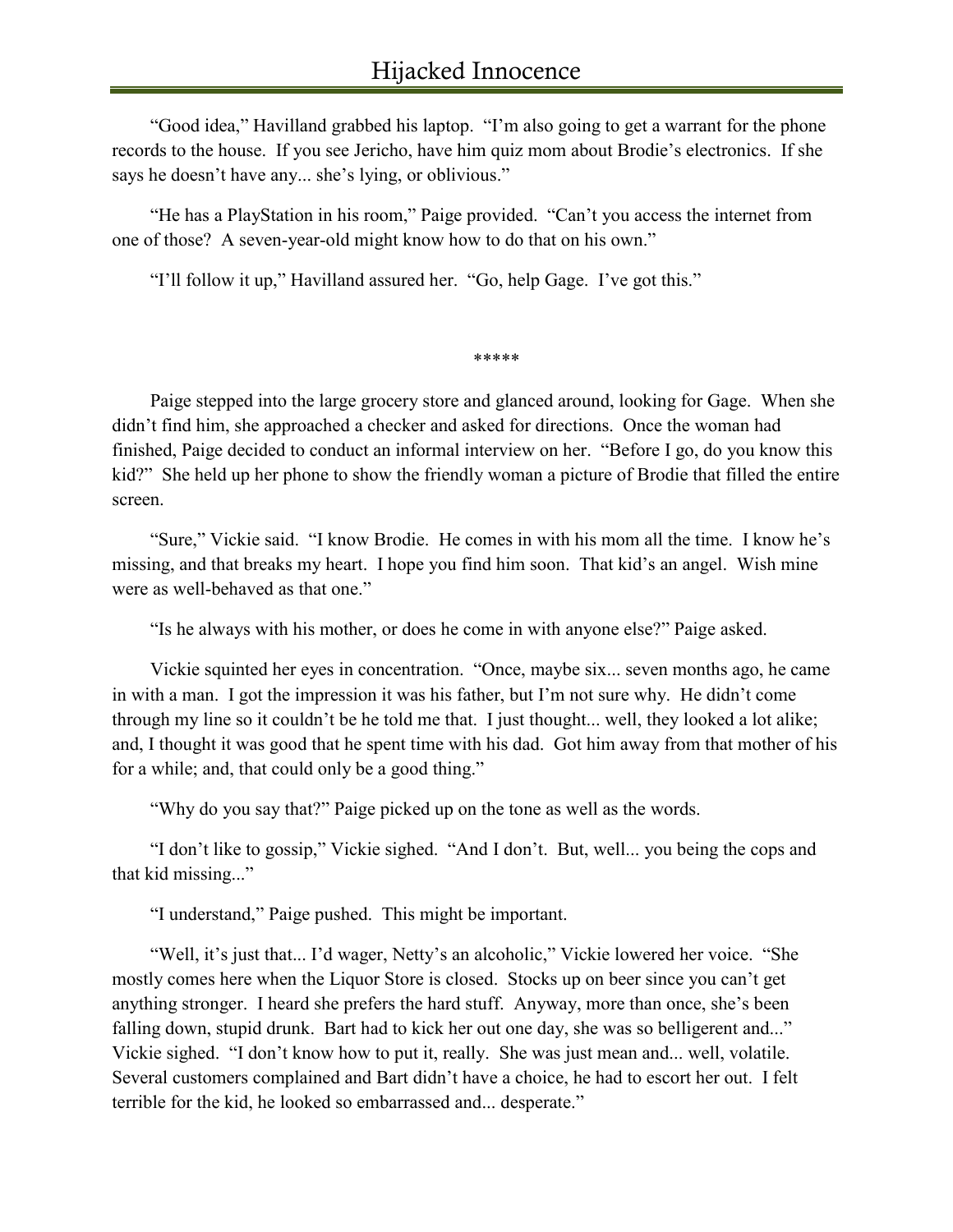"Brodie was with her?" Paige said, surprised.

"Yeah," Vickie glanced around again. "I know I should have called... the cops, I mean. But, I was working and Bart was so angry. That day, Brodie's the one that drove them home."

"You saw a seven-year-old boy drive a car?"

"No," Vickie said quickly. "Not me." She motioned to a young kid bagging groceries. "Toby saw him. Came inside and told me right away. We really didn't know what to do and Toby didn't want to get on anyone's bad side. Said if I wanted to report it that was up to me, but he wasn't going to cooperate. He's a kid and I think calling the cops scared him."

Paige glanced at the kid and decided to drop it. There wasn't anything she could about it now. But... how often had Brodie driven his drunk, mean, violent mother home?

"What can you tell me about the man?" Paige asked. "The one you thought was his father."

"I only saw him twice," Vickie said slowly, glad the officer hadn't pushed her on the illegal driving. "Like I said, the last time was a few months ago. I think he came in one other time, a weekend last year... around July, I think. I know it was summertime and they looked really happy. Brodie looked happy. Not timid like when he comes in with his mother."

Paige was not liking the picture she was starting to get of Brodie Simmons life. She'd hold off on judging the mother, or the father, until she had more information; but, she was starting to wonder if Walker Simmons could have his son and he didn't want anyone to know about it. She was trying to decide if she had any other questions for the checker when Gage stepped up next to her.

"Did you interview Vickie?" he asked.

"Just finishing up," Paige assured him. "How many more?"

"I think we're finished," Gage glanced around. "I didn't talk to the bagger, but I think I've covered the rest. You want to head back to the Command Post and brief the sheriff with me?"

"I'll meet you there," Paige decided. "I'll stop over, see what the bagger can tell me. Don't wait, I'll only be a minute."

"You sure?" Gage glanced at the bagger. He couldn't be more than seventeen.

"Yeah," Paige gave him a little shove. "He's just a kid, I doubt I'll get much."

"Alright," Gage decided. "I'll see you back at the CP."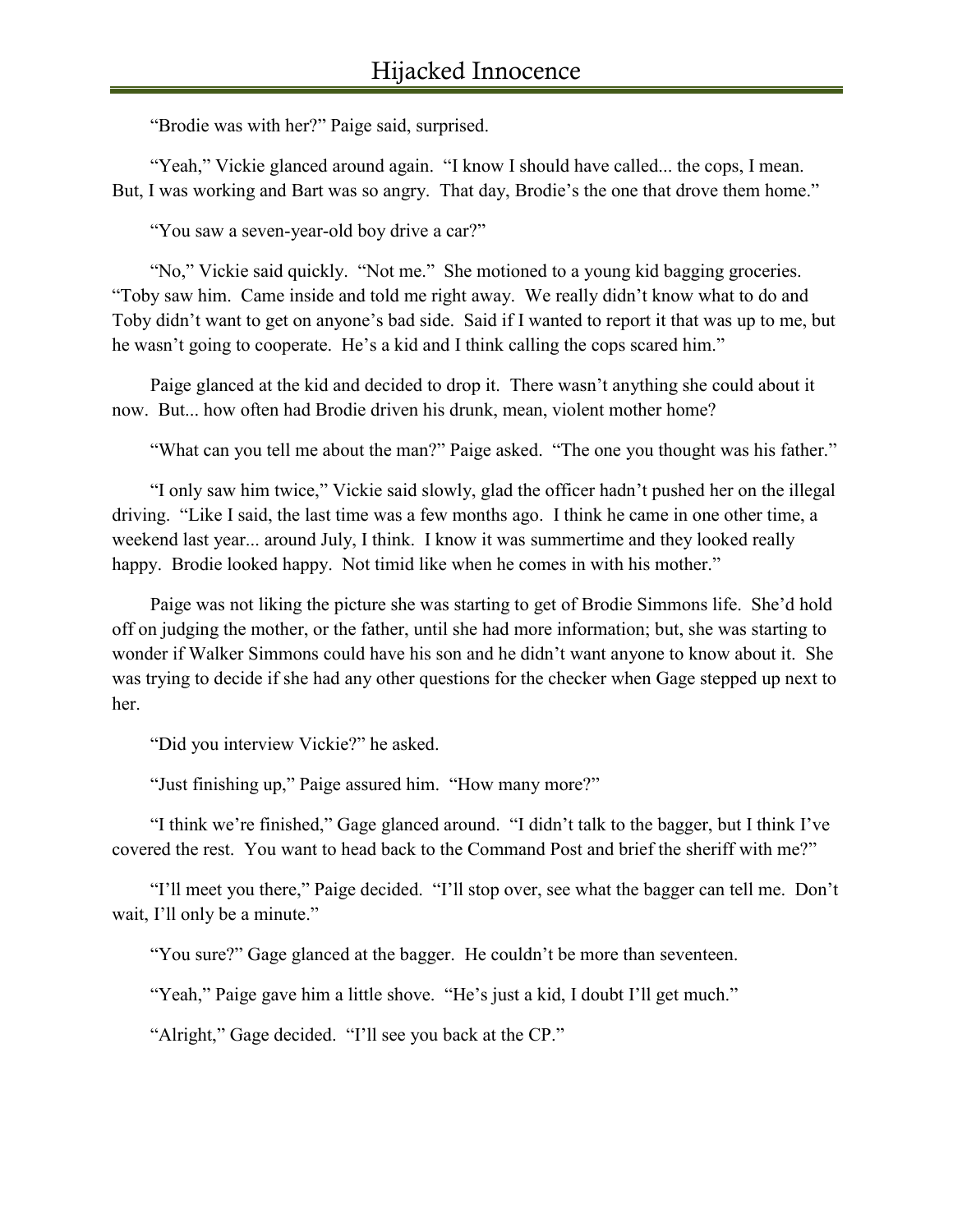*\*\*\*\*\**

Paige stepped into the motorhome and made her way to the passenger seat. The entire office was crammed into the tiny space making it difficult to move around.

"Now that Paige has arrived," Jericho began. "I want to go around the room and get an update from each of you. This kid has been missing for hours and we're still no closer to bringing him home."

"If we want to," Paige mumbled.

Havilland heard her and wondered what she meant by that. He was seated in the comfortable driver's seat and thought he was the only one that caught Paige's quiet response.

"Havilland," Jericho focused on his part-time deputy. "You go first."

"Dad is still missing," he began. "Logan contacted the office where Walker Simmons works, earlier this morning. I'll let him tell you about that conversation but the short of it is... they lied. The secretary said Walker was at work and out in the field coordinating a job. I talked the local police department into sending an officer over to check. Walker wasn't there and hasn't been there all day. In fact, one of the workers told the cop the crew was supposed to work late last night to make up for some delay. Said he didn't get off until sometime after ten. Walker got a call right after nine that made him visibly upset. He had a brief discussion with the manager and left. He hasn't been seen since."

"Any idea who called?" Jericho asked.

"I'm waiting for the phone company to get me the records," Havilland continued. "The warrant came through about thirty minutes ago so I expect them any minute."

"You think it might have been Netty?" Logan asked.

"I think it was Brodie," Havilland told him. "There's no way a call from a crazy, alcoholic ex-wife made him upset enough to leave a job. But a kid? His kid, with a serious problem? Yeah, that would do it."

"You can add mean and violent to that description," Paige added. "The clerk and the bagger said Netty is meaner than a junkyard dog when she's intoxicated," she shared a glance with Jericho... both of them recalling the large, round indent in the wall upstairs. "There was an incident, Netty had to be kicked out of the store."

"Yeah," Gage added. "Several of the employees told me about that. It was one Sunday, about a month ago. Netty came in with Brodie to buy some beer. She was so drunk she couldn't walk straight and she bumped into a kid that was there with his mother. Netty went off, threatened the boy and then lit into the mom. The customer complained and she was just the first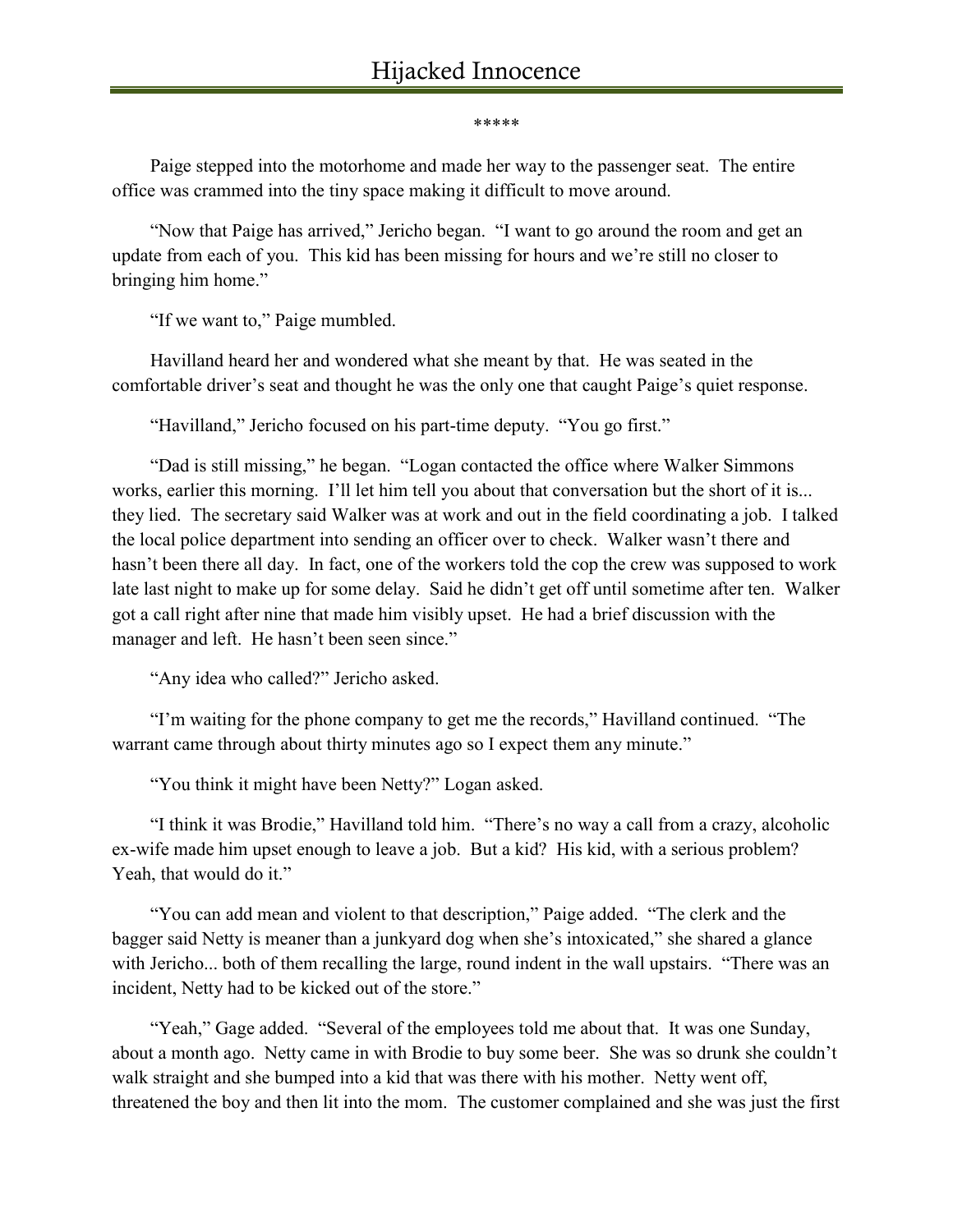of several. Bart Rollins was in the store that day and had to kick her out. Escorted her to the parking lot and told her if she ever came back drunk again, he'd call the cops. He was livid, but after he cooled down a bit he got to feeling guilty, on account of the kid. Said he went back into the parking lot to check on them and they were already gone. He assumed they walked up the road to the convenience store."

"They didn't," Paige sighed. "The bagger, Toby, was in the parking lot. Netty was livid about getting kicked out and she was yelling at Brodie, blaming him for the whole thing. Then she pushed Brodie toward the driver's side of the car and handed him the keys. That's when Toby tried to intervene. He told Netty she couldn't let a kid drive the car, they'd both end up dead. Netty shoved him into a line of shopping carts and told him to mind his own business. Then, she shoved Brodie toward the car and told him to drive home. Apparently, the boy was worried about a stranger seeing him drive and he tried to talk Netty into walking home. She lashed out, slapped Brodie across the face and told him to do as he was told. Toby started to leave, but was stopped by Brodie who begged him not to tell anyone what happened. Brodie said it would only make things worse. Toby decided to let it drop. I asked him why and he said it was the terrified look Brodie gave him."

"I knew there was something off with that woman," Lovato grumbled.

"Are you still awake?" Paige teased. "Or are you talking in your sleep?"

"He's going home as soon as he reports," Jericho answered. "Go ahead, Mike."

"I don't have much to report," Lovato began. "We've talked to someone at every house on this street; both sides all the way to the intersection. Most of the neighbors allowed us inside to search in window wells and under beds. There were a couple that balked so we just moved on. The kids not here, not in the immediate area, anyway." He handed Margie a sheet of paper. "That's the complete list of who we talked to at each house, what time we made contact, and at the bottom, there's a list of addresses that need a follow-up."

"I appreciate the extra duty," Jericho held out a hand to Mike. "Now, go get some rest. I might need you back on tomorrow if we don't wrap this up tonight."

"I'll call you after I get a couple hours, see where things are at," Lovato promised. "For what it's worth, I think you should let Paige give that woman hell. She might get answers that we can't." Then, he turned and headed out the door.

"I can talk to her again," Paige offered.

"Maybe later," Jericho glanced at Gage. "Anything else you want to add?"

"No," Gage shook his head. "I think Paige got more at the market than I did."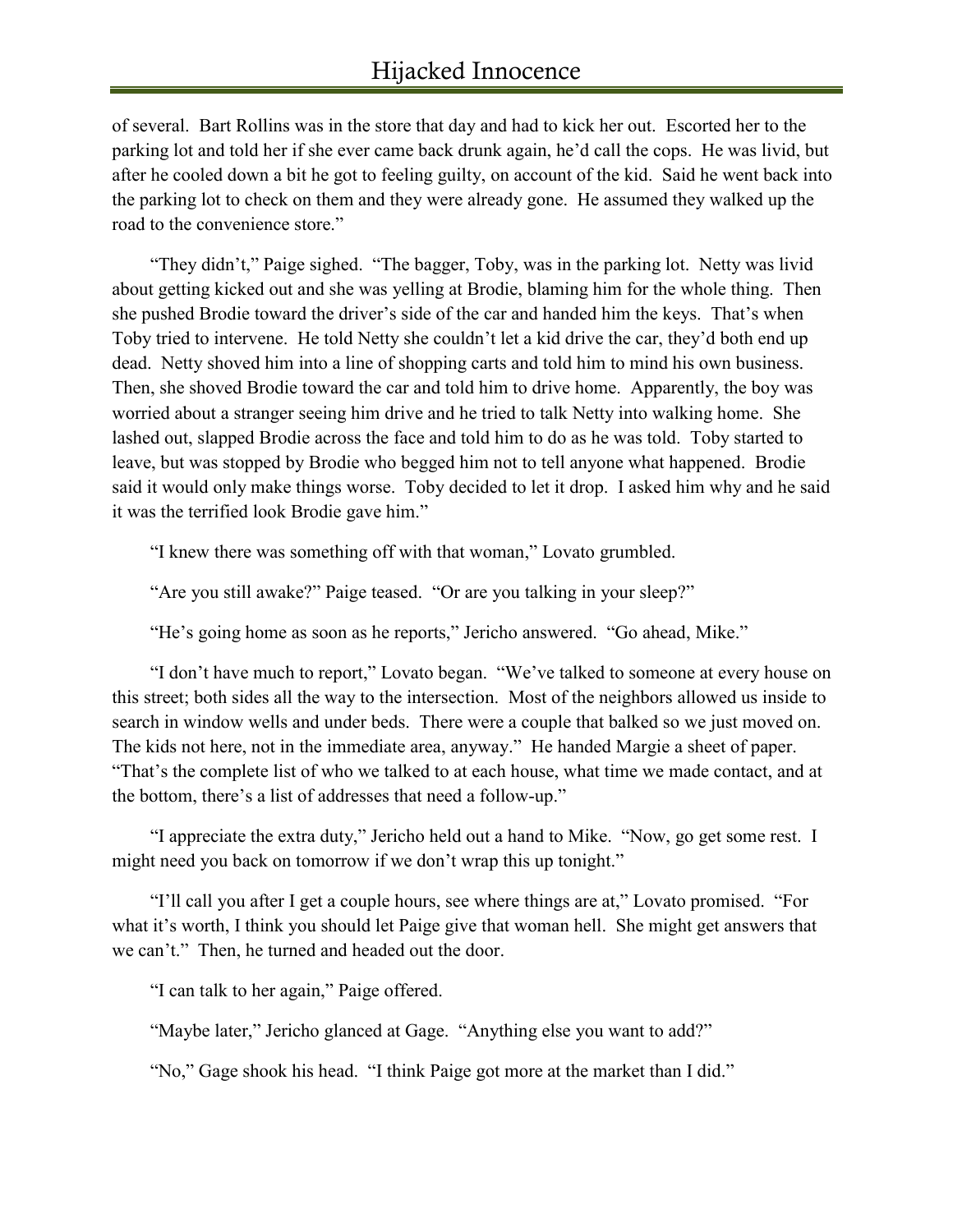"Okay, Dean?"

"Lo pretty much covered it," he shrugged. "We also checked the sex offender register and there are a couple guys in the area; but, none on this street. The ones that live within a mile of here all have alibis. It's all in my notes. Some are airtight, others have a little more wiggle room. I'm leaning towards the family on this one. If the dad came here to get his kid though, he must have done it in the middle of the night. None of the neighbors saw or heard anything."

"Well, based on the timeline," Havilland considered. "Walker left work just after nine. We don't know how urgent that call was, but it would take at least three to three and a half hours to get here. And that's if he came straight here, didn't stop in at home for a change of clothes or a shower first."

"I think he came straight here," Jericho decided. "If Brodie's call made him abandon his job, he wouldn't waste time at home. He'd pick up his kid and shower when he knew the boy was safe."

"I need to point out, we're all jumping to a lot of conclusions," Paige warned. "We have evidence in the house that doesn't match mom's story and a large dent in the wall; but, that's it."

"And dad rushing out after a call," Havilland corrected.

"And the reports from the market that mom is abusive when she's drunk," Gage added. "I think we all know she was drunk."

"Logan?" Jericho turned to his newest deputy. "This was originally your call, do you have anything to add?"

"Just that I agree," Logan frowned. "Netty Simmons has been lying to us from the beginning. It's the reason we waited to issue the alert. Nothing seemed to add up."

"What about the alert?" Dean asked. "Do we cancel it or leave it active? Someone might see dad or the kid and call it in?"

"For now, we leave it," Jericho told them. "We don't have the kid so we don't know he's safe. Plus, Paige is right. Dad is the prime suspect; but, we can't rule out the possibility we got it wrong. We have no idea, at this point, who has Brodie Simmons."

"So," Margie addressed the group. "Where do we go from here?"

"Any word on those tips that we sent to Laurel Bluffs?" Jericho asked.

"Not so far," Margie shook her head. "They've gone through several of them; but, so far, there doesn't seem to be a valid lead. The two detectives Chief Beckett sent over are currently inside the residence keeping an eye on our complainant."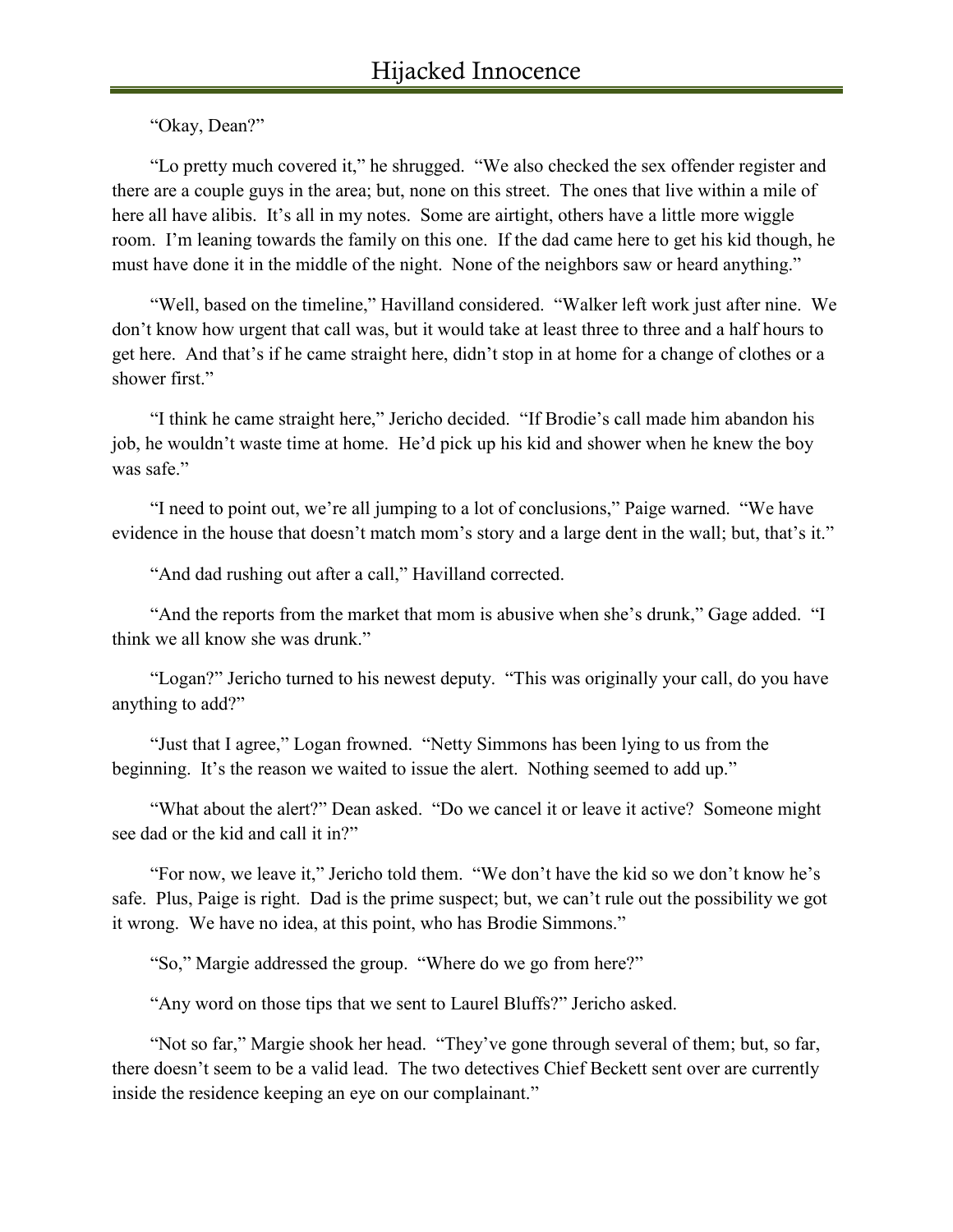"Paige, do you have anything to add?" Jericho asked, then held up a hand when his cellphone began to ring. "Sheriff Walters."

"Hey, Jericho," Chief Bruce Gorrell said in greeting.

"Hey, Bruce," Jericho answered. "Thanks for all the help your guys have been giving us down there. I really appreciate the assist."

"I have an update," Gorrell said.

"Good news, I hope," Jericho settled into the seat Lovato had abandoned.

"A local nurse that works the graveyards shift in the ER over at Dixie Medical contacted our office," Gorrell advised. "She said Walker Simmons brought Brodie into the ER just before four this morning. She got off duty, went home and crashed. Didn't see the Amber Alert until she woke and checked her phone."

"She's sure it was Brodie and his father?" Jericho asked.

"She says yes," the Chief confirmed. "He even used his real name and Brodie's."

"What were the injuries?"

"That's the bad news," Gorrell sobered. "The kid was in bad shape. He told the doctor he was riding his bike and crashed. He said his mother told him he was fine and he should just sleep it off. He called his dad when he started to feel dizzy. Walters drove up, and when he saw the shape Brodie was in, he decided to take him home and make sure he got proper care. The nurse asked Walker why he drove all the way back to St. George before he sought medical attention. He said Brodie seemed fine until they were a few miles away from home. The dizziness got worse and he felt nauseous. Walker decided to make the trip to the ER."

"Were the injuries consistent with a bike crash?" Jericho asked.

"She said yes and no," Gorrell ran a hand through his hair in frustration. "It was possible they were telling the truth, but she thought it was suspicious. She called DCFS, but the duo was gone when the case agent arrived."

"What are the chances we can see the kid's medical records?"

"Without a warrant, nil," Gorell said without hesitation. "But I think, with the Amber Alert, the abduction, and the injuries... I can convince Judge Winston we need a warrant."

"Keep me posted," Jericho ended the call.

"Brodie's injured?" Logan asked. "Is it my fault, because I waited on the Amber Alert?"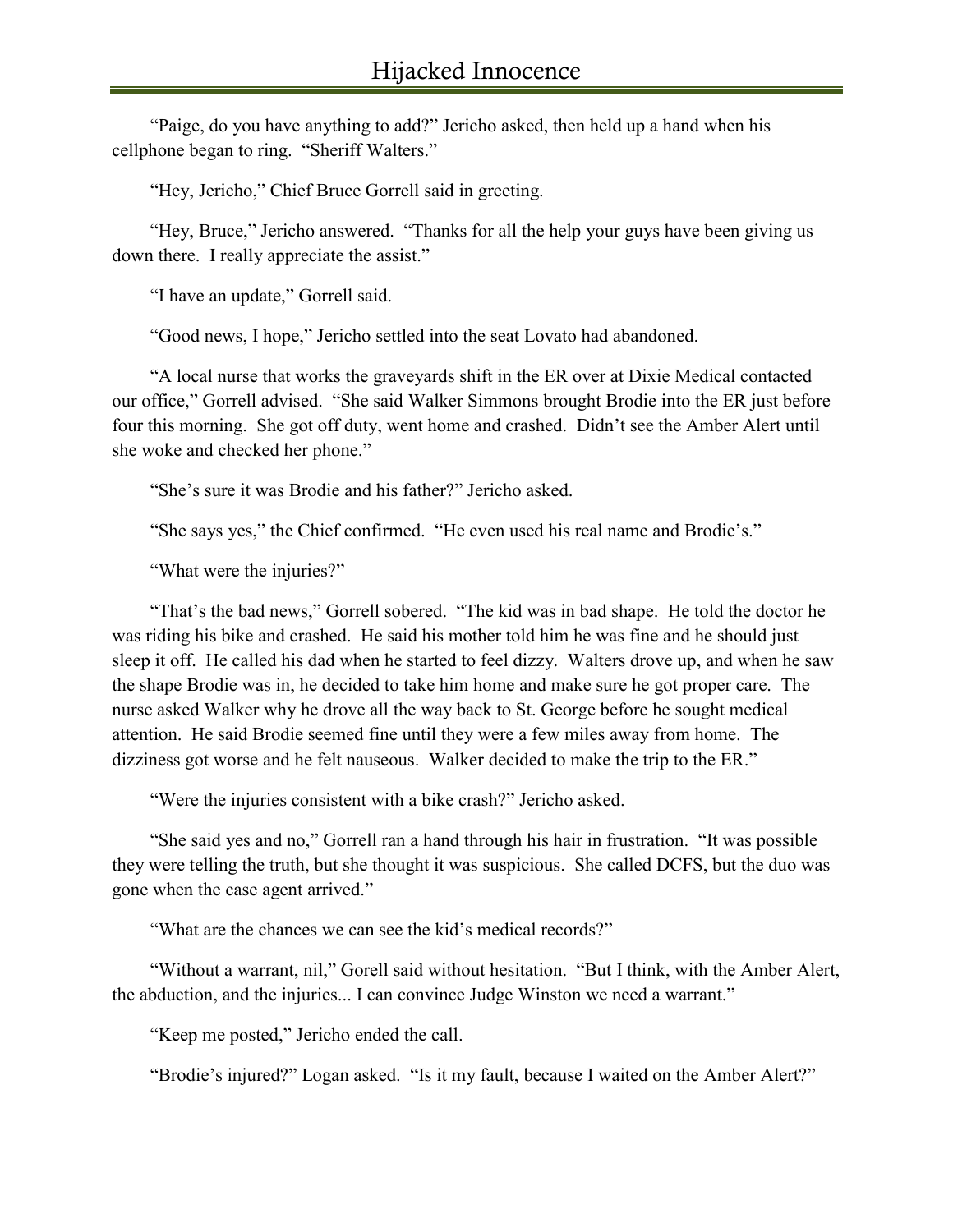"No," Jericho shook his head. "Walker took Brodie into the ER around four this morning. I think something happened in this house and Brodie called his father for help. I think Walker Simmons saved his son. He didn't kidnap him."

"And, that's why there's no sign of a struggle," Paige added. "Brodie called his dad and was waiting for him when he arrived. He escaped willingly. We just need the phone records to confirm our suspicion."

"We got them," Margie stepped back into the main section with several sheets of papers. "At 2117, a call originating from Netty's residence was made to Walker Simmons cell phone. It lasted..." Margie paused to do the math. "Twenty-three minutes."

"Really?" Paige said in surprise. "That long?"

Margie handed the documents to Havilland. Duncan skimmed through them and pulled out a single page. "Walker made a call to an unknown number at exactly twelve-forty-two. That call lasted just over a minute."

"Hey kid, I'm here. Meet me out back and be sure to bring your things," Dean surmised. "He could have told Brodie to stay on the line until he made it outside."

"But the back door was locked and he couldn't get out," Logan added.

"So, he broke out," Paige ended.

"How do we prove it?" Margie asked the group.

"We find the kid," Jericho answered. "Bruce is working on a warrant for the medical records. That's going to help in court, but it does nothing to help us find the kid."

"Havilland," Paige called. "Where's that list of relatives you were working on?"

"Right here," Havilland pulled out his notepad. "I made contact with everyone on the list except the younger brother. Uh... here it is, the name is Keith Simmons and he lives in Ivins."

Paige looked at her boss. "Know anyone in Ivins?"

"No," Jericho pulled out his phone. "But I'm sure Bruce does."

"Where is Ivins?" Gage asked.

"It's north of St. George," Paige answered. "Have you heard of that Tuacahn place?"

"Where they have those outdoor plays?" Margie asked.

"Exactly," Paige nodded. "I think that place is in Ivins, or just outside of it in the State Park... what was the name of that?"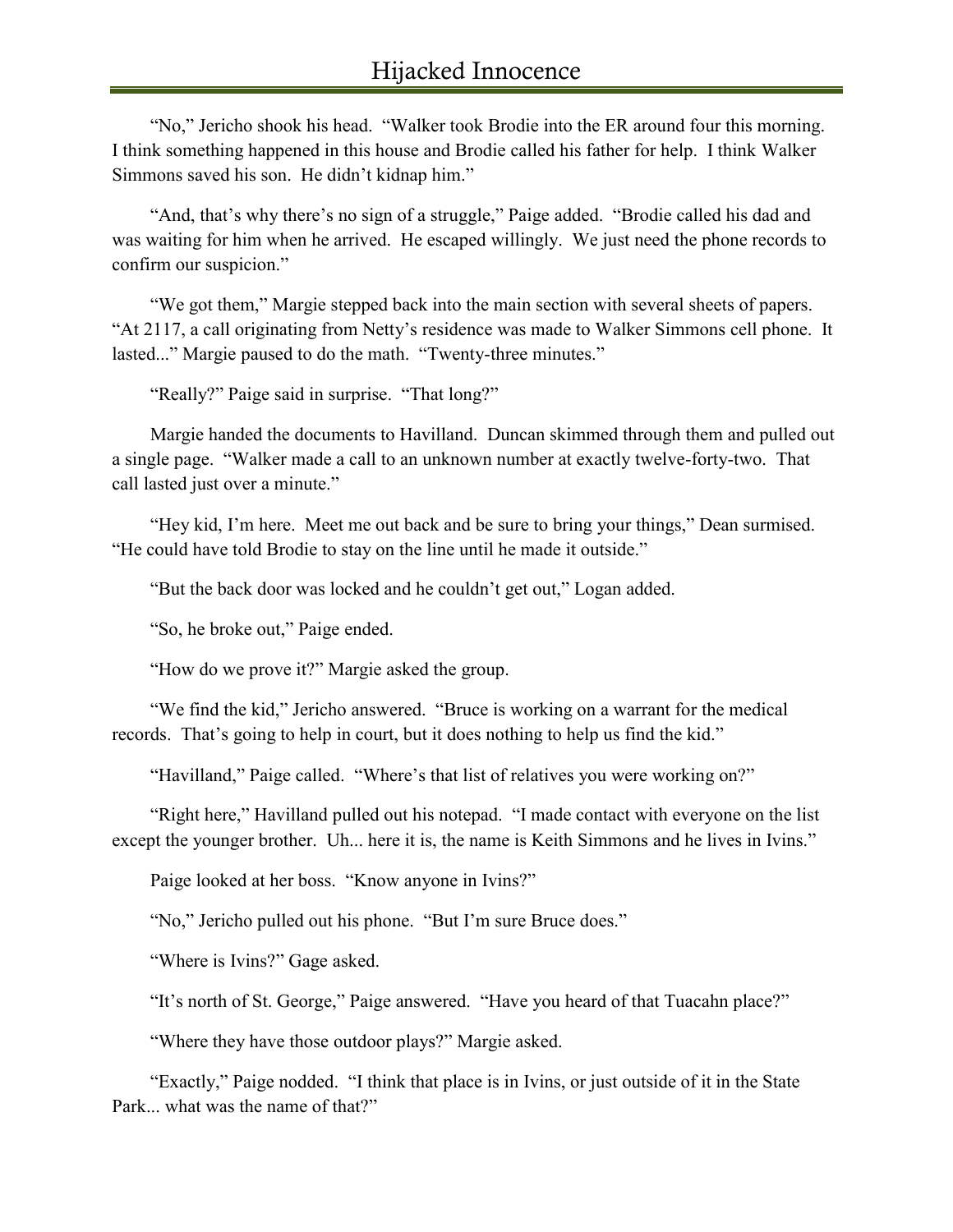"Snow Canyon," Jericho provided after he hung up the phone. "Bruce said he'll send someone over to this Keith Simmon's place and see what they find."

"So what do we do in the meantime?" Dean asked.

"Well," Jericho looked at Havilland. "You go home and get some rest. You've been on nearly fifteen hours straight."

Havilland hesitated but he knew he wouldn't last much longer. "Call me in if you find the kid, or I guess if you don't. I'll snag six to eight hours and call the CP to see where things stand"

"Thanks," Jericho said sincerely. "I appreciate the long shift."

"What about the calls that come in tonight?" Dean asked.

"Beckett said he can spare a couple cars," Jericho told the group. "I'm still working out a schedule and it's going to depend on what Bruce finds down south."

"I can stay on," Dean offered. "Man the Command Post tonight if you want."

"Let's see how this plays out," Jericho turned to Paige. "You look almost as bad as Duncan. You up for another interrogation?"

"Netty?" Paige asked.

"Yeah," Jericho smiled. "I think it's time we bumped up the pressure."

*\*\*\*\*\**

It was nearly seven o'clock that night when Chief Bruce Gorrell and his men located Walker Simmons. He was picked up near Santa Clara by one of Gorrell's men. Brodie wasn't with him but dad remained in police custody, and would until they got answers. So far, after over three hours of interrogation, he still wasn't talking.

"No wonder those two split," Paige grumbled when Jericho finished his update. "They're both stubborn and uncooperative."

"Actually," Dean smiled. "I think Ms. Simmons is just hung over and maybe having withdrawals. She's gone all day without a single drink."

"Well, not since we arrived anyway," Paige corrected. "I'm not sure she didn't start the morning off with a Bloody Mary... or ten. That woman oozes alcohol like a bad perfume."

"Margie," Jericho called.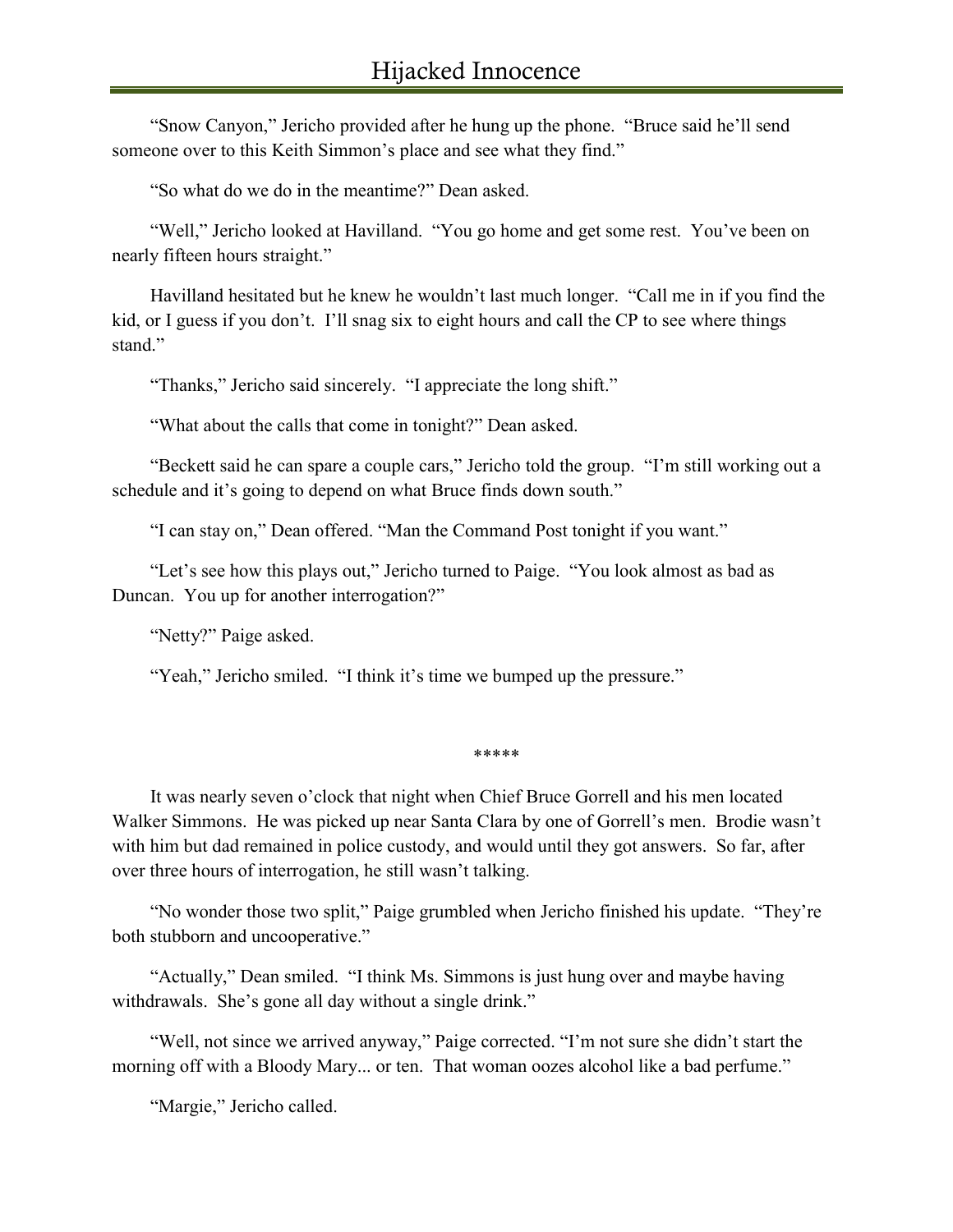"Yeah," Margie said absently as she stepped from the back holding a stack of papers. When Jericho didn't continue, she finally glanced up.

"Do you have something important?" Jericho asked.

"Not sure," Margie set the papers on the counter. "What did you need?"

"According to Bruce," he advised the entire group. "Walker isn't talking. He's now demanding his lawyer. They've tried to locate the guy, but the lawyer isn't answering his phone at the moment. I'm calling this for tonight but I need someone to stay and keep an eye on the house. I don't want mom going anywhere and I'd prefer it if she were sober when I return in the morning. I know..." he added at the loud groans. "If she has something stashed inside, it's out of our control. We don't have a reason to arrest her without the boy. But we don't have to make it easy on her either."

"I'm still willing to take the night shift," Dean offered. "I came on later than the rest of you, so I'll cover it. If we get word from St. George, I'll call it in."

"Since you're here," Jericho agreed. "Go through all the notes. Make sure we covered every residence and double check that stack of leads over there. We skimmed through them as they arrived and sent the obvious ones to the Bluff detectives; but, I want you to go over them again. See if we have anything from the St. George, Santa Clara, or Ivins area. We want to follow-up on anything we get from down south. Paige and Logan?"

"Yeah, boss," Logan said immediately.

"You two be prepared to head down first thing," Jericho ordered.

"To St. George?" Logan frowned.

"To St. George," Jericho affirmed. "You'll head straight to the local PD and hook up with Chief Gorrell."

"Won't he be upset?" Paige wondered. "Kind of sends a message you don't trust him... or his men."

"No," Jericho approved of the question but he'd already covered that. "Bruce and I think it would be better if you coordinated with him and his men. Consider it an inter-agency task force. You're familiar with the house, mom, and the witnesses up here. They're familiar with the area down there. And, Paige?"

"Yeah?"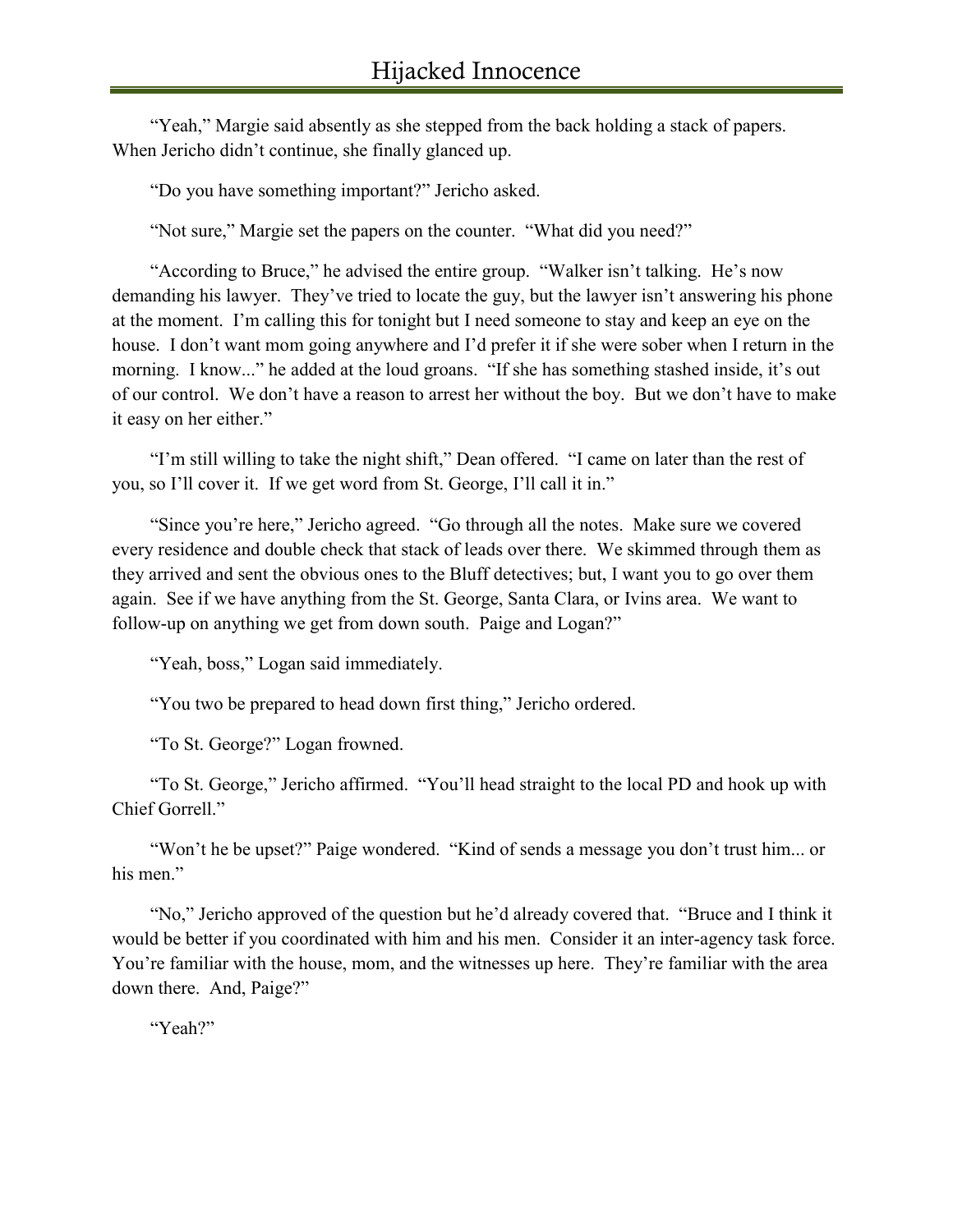"I want you to interview the father," Jericho studied her. "But, make sure you get some sleep first. You look like the walking dead. Tell him about the dent in the wall, get on his good side and see if he'll open up."

"You mean," Paige frowned. "Provide a woman's, softer approach?"

Jericho laughed. "Yeah, sure. Just do what you do and see if he'll reveal where his son is. I'm leaning toward the brother, Keith. Bruce hasn't been able to locate him and Brodie has to be with someone."

*\*\*\*\*\**

Paige stepped into the house and frowned. She expected to see Dax waiting but the entire house was dark... and eerily silent. She flipped on a light, removed her gear and started her search. It was several minutes later when she found him, fast asleep, in her bed. She moved to the adjoining bathroom, flipped on the light and turned to study his unmoving form. As she approached the bed, her anger flared... so hot, she could barely contain it. Dax had a large, ugly bruise on his upper arm and his breathing was shallow. His face was contorted, even in sleep; clearly he was in a lot of pain. Had he damaged his ribs again? Should she wake him and make sure he was okay? Demand answers. A movement outside the window caught her eye, she pivoted, and was out the door in seconds.

"Paige," Hawk said in greeting. He could see she was angry and he didn't blame her. She must have realized Dax had re-injured himself.

"Don't Paige me," She leaped onto the back porch and moved to stand over the cocky Ranger. "What happened to him?"

"Why don't you ask him," Hawk lifted a nearly empty beer bottle and took a long swig.

"He's asleep," Paige growled. "And by looks of things, he needs all the rest he can get. What did you do to him?"

"I'm not even going to dignify that with a response," Hawk nearly laughed. Somehow, that just intensified Paige's anger.

"What happened," Paige leaned forward, placing one hand on each of the armrests. She had to force air through her nose, out her mouth. Slow, deliberate breaths. Before she punched the irritating man in the face.

"Dax got a wild hair," Hawk sighed. "We tried to stop him, but you have to know how he gets. He decided he was going to find whatever Ahmed left him... even if it killed him."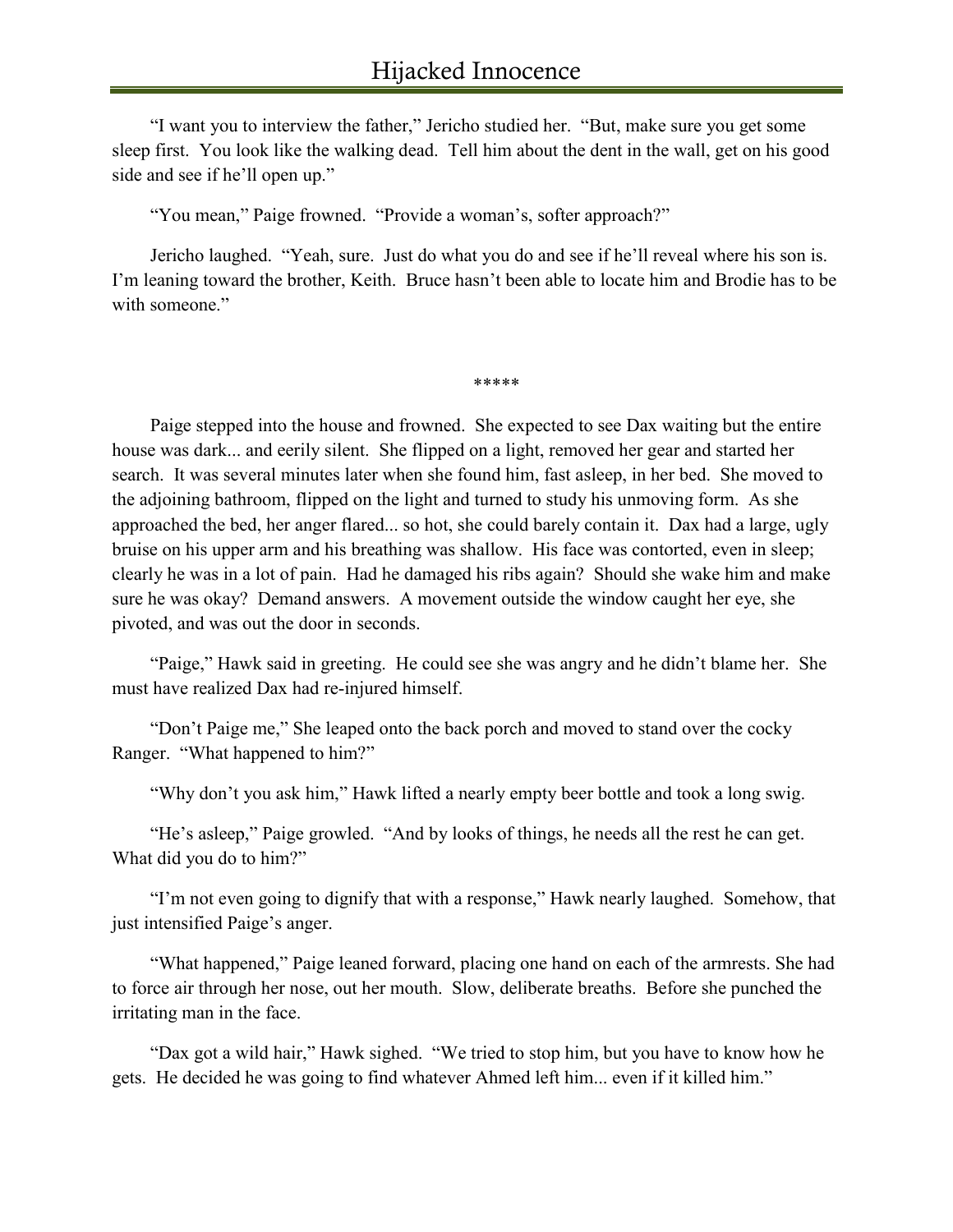"And you just let him," Paige straightened. "Great friend. Real classy of you. Let the guy with a broken ankle and a few broken ribs destroy his house... and his health, for something that's probably not even there."

"I tried to stop him," Hawk sounded a little defensive. "He was fine... Until he insisted on checking out the crawl space."

"Under the house?" Paige practically yelled.

"Is there another one I don't know about?" Hawk asked flatly.

"You know," Paige turned and started to pace the small back patio. "For someone who claims to care about Dax... someone that insists he's looking out for his pal... you suck."

Hawk was out of his chair and across the distance before Paige saw him coming. He moved forward, blocked her path and glared down at her for several seconds. His hands were clenched by his sides and he was trying to decide on a response when he stopped himself. Dax wouldn't want this. He wanted them to get along, needed them to find some kind of truce. "I don't want to fight with you, Paige. I won't. I tried to stop Dax, but he wouldn't budge. Ahmed died trying to get Intel to him. That alone would drive Dax to push his limits. Then, add in the fact he feels helpless and we still can't find Zeus..."

"And, he had to do something," Paige sighed and dropped into a chair. "I get it, but I also have to go out-of-town tomorrow and I was counting on you guys to keep him... safe."

"Dax is safe," Hawk tried not to be offended. "And I did stop him. Otherwise, he'd probably be up on the roof clearing the gutters as we speak."

Paige smiled at that... because Hawk was right. "How bad is he? He sounds like he can barely breathe."

"He tweaked a rib while he was under the house," Hawk frowned. "Idiot. I told him to let me go down there, but the control freak didn't trust me." His frustration finally came through.

"He does trust you, Hawk," Paige heard the tone and she was starting to feel sorry for the arrogant man. She didn't want to, but the fact that Dax hadn't completely exonerated his friend was taking a toll.

"Right," Hawk settled back into his chair. "That's why he had to go under the house to look for clues. Because he totally and completely trusts me to share anything I might have found"

"Is that what you think?" Paige said amazed. "That Dax thinks you'll find something and hide it from him?"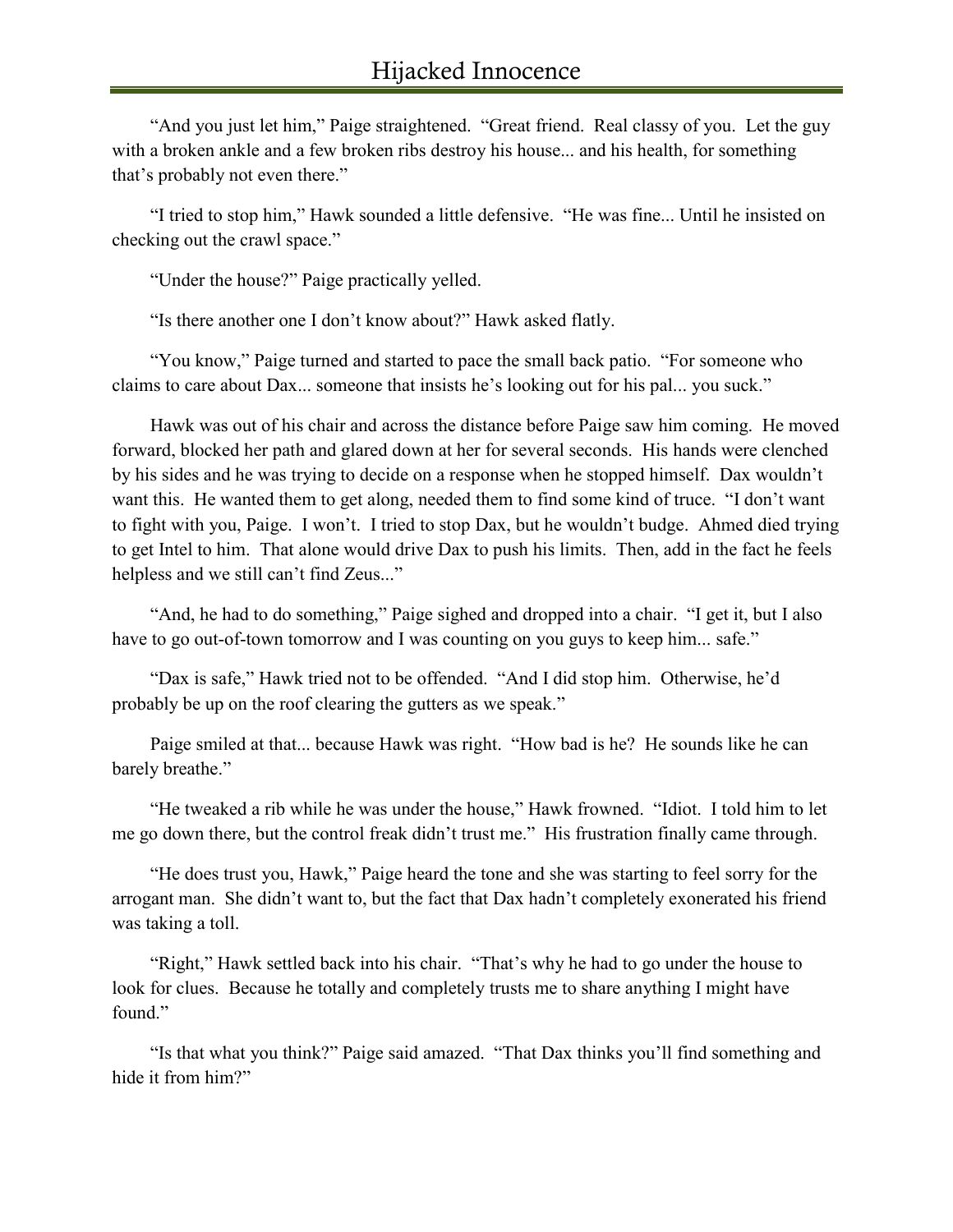"You got another explanation?"

"Sure," Paige kicked up her feet and rested them on the cushioned ottoman. "He's a control freak. This is his house, he knows his house better than anyone. Do you honestly think... if you had crawled down that spider-infested hole and declared the area was clear... that Dax wouldn't have shoved you out of the way and investigated for himself?"

Hawk smiled, but didn't respond.

"Exactly," Paige said in triumph. "Because the idiot has to be in charge, has to lead his men... has to freakin' pretend he's Superman and can..." Paige paused, trying to come up with the analogy she wanted.

"Save the world?" Hawk provided.

"Right, single-handedly save the world," Paige agreed. "Glad you finally get it. This has nothing to do with you and everything to do with him. It's driving him crazy. All of it. The fact that Zee is still out of contact and Dax can't rush in and save him like he did in Mexico. This Vato guy is still in Iraq, so he can't drag him in and interrogate him until he confesses the truth... whatever that is. But most of all, that he's on the injured list and he can't just wave his magic wand and have a miraculous recovery. He's vulnerable right now and I should have realized having you standing over him, telling him to stop, to be careful, and take it easy...would only make him more determined to continue."

Hawk studied Paige for several seconds without responding.

"What?"

"I just realized how perfect you are for him," Hawk admitted. "And I know we got off to a rocky start. I can't say I can wave my magic wand and make it all better; but, I will try. From now on, I'll try to be more..."

"Human?" Paige grinned. "Be still my heart."

"Nice," Hawk reached for the empty bottle, picked it up, realized it was empty and set it back on the table with a resounding thud.

"Lighten up," she straightened. "But seriously, I have to go out-of-town tomorrow on a case. Do me a favor... watch out for him. Don't tell him he can't do something. Don't ask him to let you do it. Just step in and do it. I'm trying not to worry, but when I saw that huge bruise that he didn't have when I left, when I realized he's in pain and is having a hard time breathing... I panicked. I really do not want to come home to find he's back in the hospital."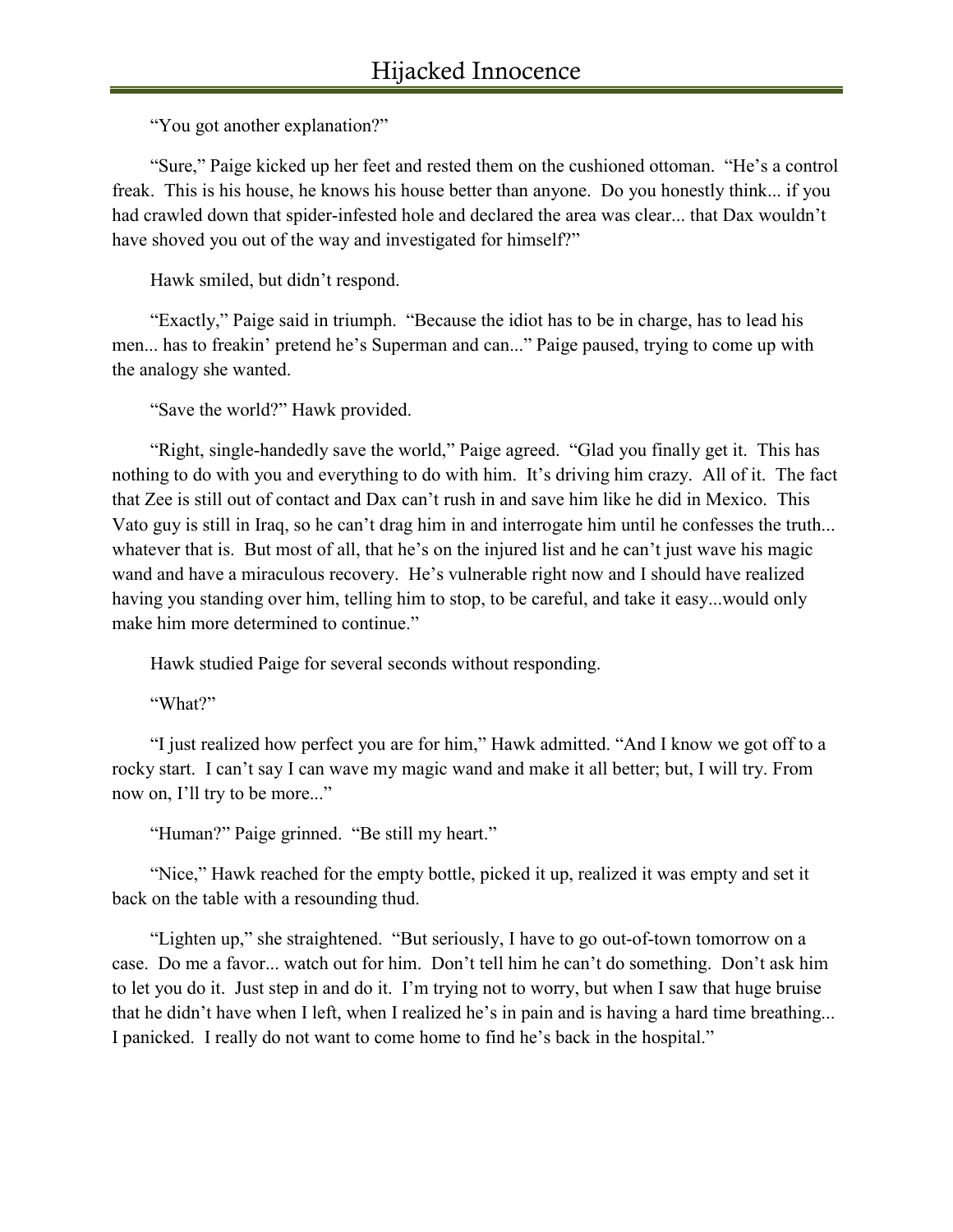"Give me a little credit," Hawk rested his elbows on his knees. "I'm his friend first, his subordinate second. I'll make sure he doesn't overdo it again. I was already out here kicking myself because I didn't stop him sooner."

"Then I won't add to it," Paige stood. "By the way, did you find anything?"

"No," Hawk frowned. "Nothing. And, there are very few places we didn't check."

"Well," Paige considered. "You and Dax are the only two people that knew Ahmed. Put your heads together and figure out where he would stash something. I'm sure he tried to catch Dax alone, but with Zeus in town... he was never alone. If he wasn't with Zeus, he was with me."

"Have a safe trip," Hawk stood. "And I think taking a day to brainstorm is just what the doctor ordered. I'd do what I can to keep him out of trouble. Maybe you could do the same... stay out of trouble that is. Because you're right, Dax is vulnerable right now. And as much as I hate to admit it, you're the only one that can truly help him through this."

"Give it time," Paige called over her shoulder as she descended the stairs. "He's coming around. And if you're actually going to be nice... he might forgive you sometime this decade."

She laughed when Hawk flipped her the bird and wondered if that was the start of a tentative friendship. She hoped so, for Dax... she seriously hoped so.

*\*\*\*\*\**

Paige stepped into the police station and approached the large desk. "We're here to see Chief Gorrell."

"Deputies Carter and Reed?" the man asked.

"Yes," Logan pulled out his badge and showed the cop his ID card.

"They are upstairs, to the right, first door," the man directed. "They're waiting for you."

"What does that mean?" Logan asked as they started up the stairs.

"No idea," Paige said casually. "Hopefully, it means they got Walters talking."

The two of them stepped through a door marked "Investigations" and approached the window. They went through the same procedure as they'd gone through downstairs before the clerk buzzed them in and directed them to the far end of the long hallway and to the right. When they rounded the corner, Paige came face to face with five men. And they were all staring at her with curiosity they didn't even try to hide.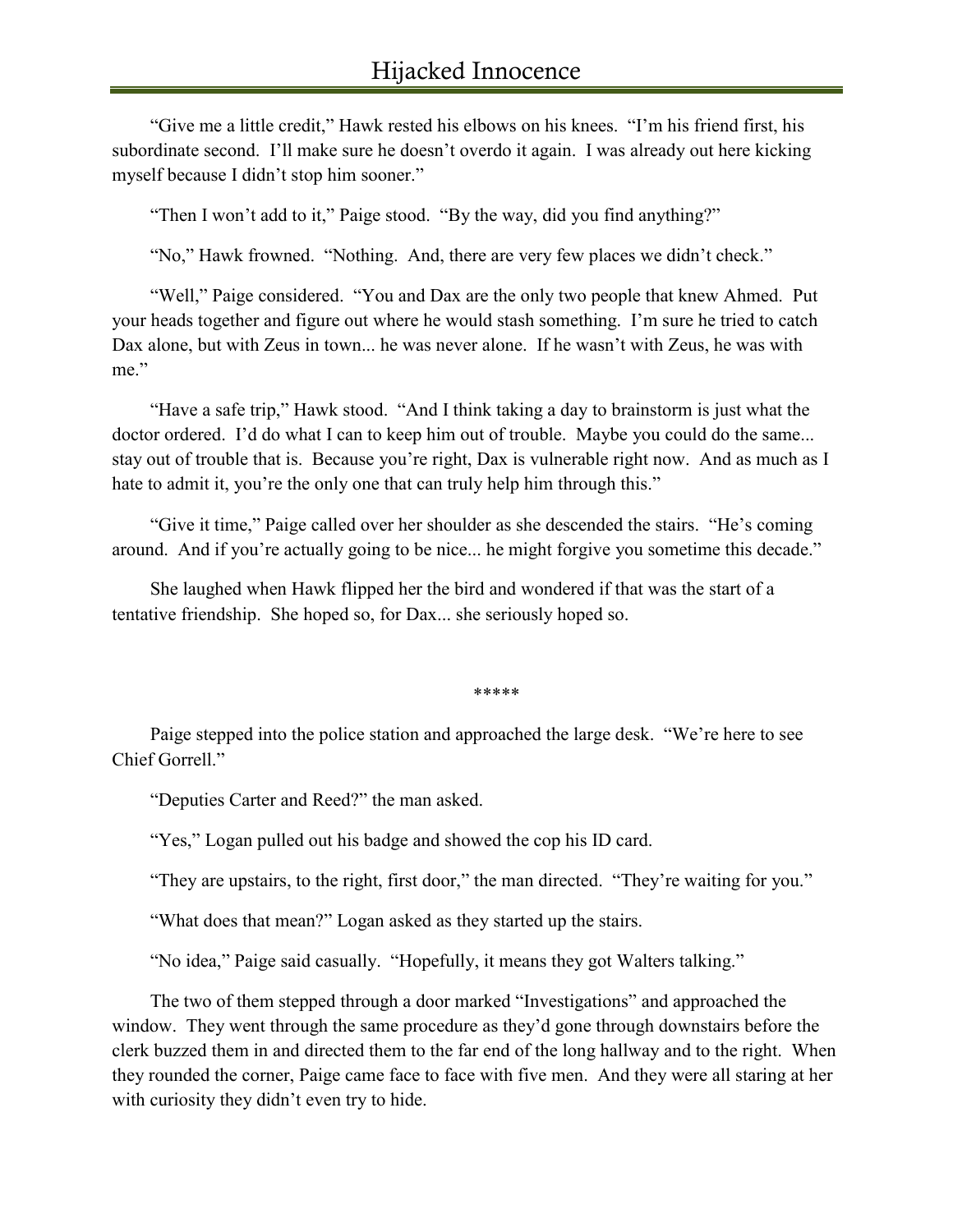"Uh," Paige held out a hand. "I'm Deputy Paige Carter and this is my partner, Logan Reed."

"Deputy Carter," a tall man in a dark suit, jet-black hair and a friendly face stepped forward. "Chief Gorrell." He took her hand first, gave it a shake then turned to Logan and repeated the gesture. "Walters is speaking with his attorney at the moment. I've been assured, once they've had a few minutes alone... I'm going to get answers."

"Great," Paige glanced at Logan, casually surveyed the other men, than focused back on Gorrell. "Jericho wanted me to try to speak with him when I got here but..."

"I agree," Gorrell assured her. "I want you to go in with Detective Don Timpson. Don?"

"Sir," a man that looked about fifty with red hair and a bright red mustache answered.

He was only five-seven, maybe five-eight and a little on the heavy side but he held himself well and his mannerism screamed competence. Paige hoped her initial impression was right because they were going to need a good detective if they were going to find Brodie and solve the mystery of what really happened.

"I want you to go in with Deputy Carter," Gorrell began.

"It's just Paige," she smiled at the man she'd be working with. "We're all friends here."

"Paige," Gorrell corrected. "Don, you take the lead because you've been dealing with him since he arrived but let her work him some. I have no idea what Kavanaugh has up his sleeve, but you will not let him take control of this situation. He'll try, believe me... he's going to try."

"I've dealt with Milton Kavanaugh before, sir," Timpson assured him. "I know how to handle him."

"Good," Gorrell turned to Paige.

"I'll just follow his lead," Paige assured him. "I'll get the hang of his rhythm, no problem. I'm used to working with local detectives with various levels of experience, and I'll just follow along. Don't worry."

"I heard you left the FBI to go local," one of the detectives finally spoke.

"Rylan," Gorrell warned.

"No," Paige shrugged. "It's fine. I did leave Quantico to go back to my roots. I was just lucky and Jericho had an opening. I think it worked out pretty well."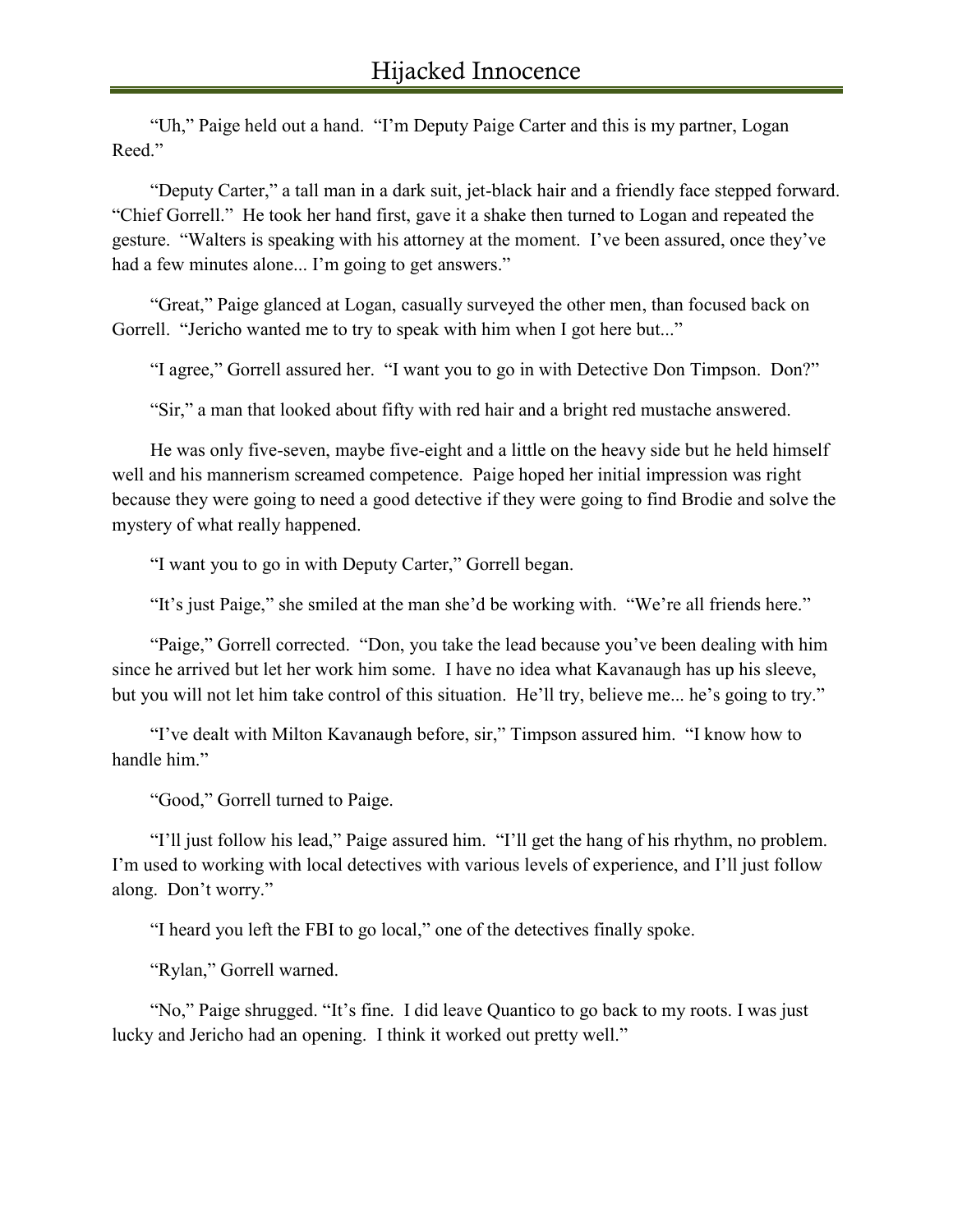"So does he," Bruce assured her. "Believe me, he couldn't stop singing your praises when he decided to send you out to my neck of the woods. Made me promise not to try and steal you away. Said he was sure, once I saw you in action, that's exactly what I'd try to do."

"I'm kind of partial to Manti," Paige smiled. "So, it wouldn't do you any good."

"And what about you?" Gorrell turned to Logan. Before he had a chance to finish the question, the door to the interview swung open and a stout man in his forties stood in the opening.

"Gentleman," he glanced at Paige. "And lady. My client is ready to give you his statement. Who will we be dealing with today?"

"Told you," Gorrell warned Timpson.

Don Timpson held out his hand, motioning the attorney back into the room. He followed the lawyer inside. Paige took up the rear, closing the door behind her. Logan would just have to fend for himself for a while.

"I'd like to start this meeting..." Kavanaugh began.

Timpson held up a hand, and the attorney stopped speaking but was clearly annoyed at the interruption. Timpson moved to the far wall and opened a panel. After switching the recording equipment on, he moved to one of the chairs and settled in. "This is a follow-up interview with Walter Simmons and his attorney, Martin Kavanaugh. The interview will be conducted by myself, Detective Don Timpson with the St. George Police Department and Deputy Paige Carter from Sanpete County Sheriff's Office. The time is eleven-twenty-three. Case number is SG18- 5026. Mr. Simmons, for the record, during the first interview yesterday is it true that you were read your Miranda Rights and initially you chose to waive those rights and speak with us."

"Yeah, that's true... at first," Walter mumbled.

"Once we got into the details of your son's disappearance, you then decided to invoke your right to counsel?"

"Yeah," Simmons answered.

"Are you willing to talk to use now?"

"He said I should," Walter shrugged.

"Does that mean yes?"

"Sure," Walters scowled.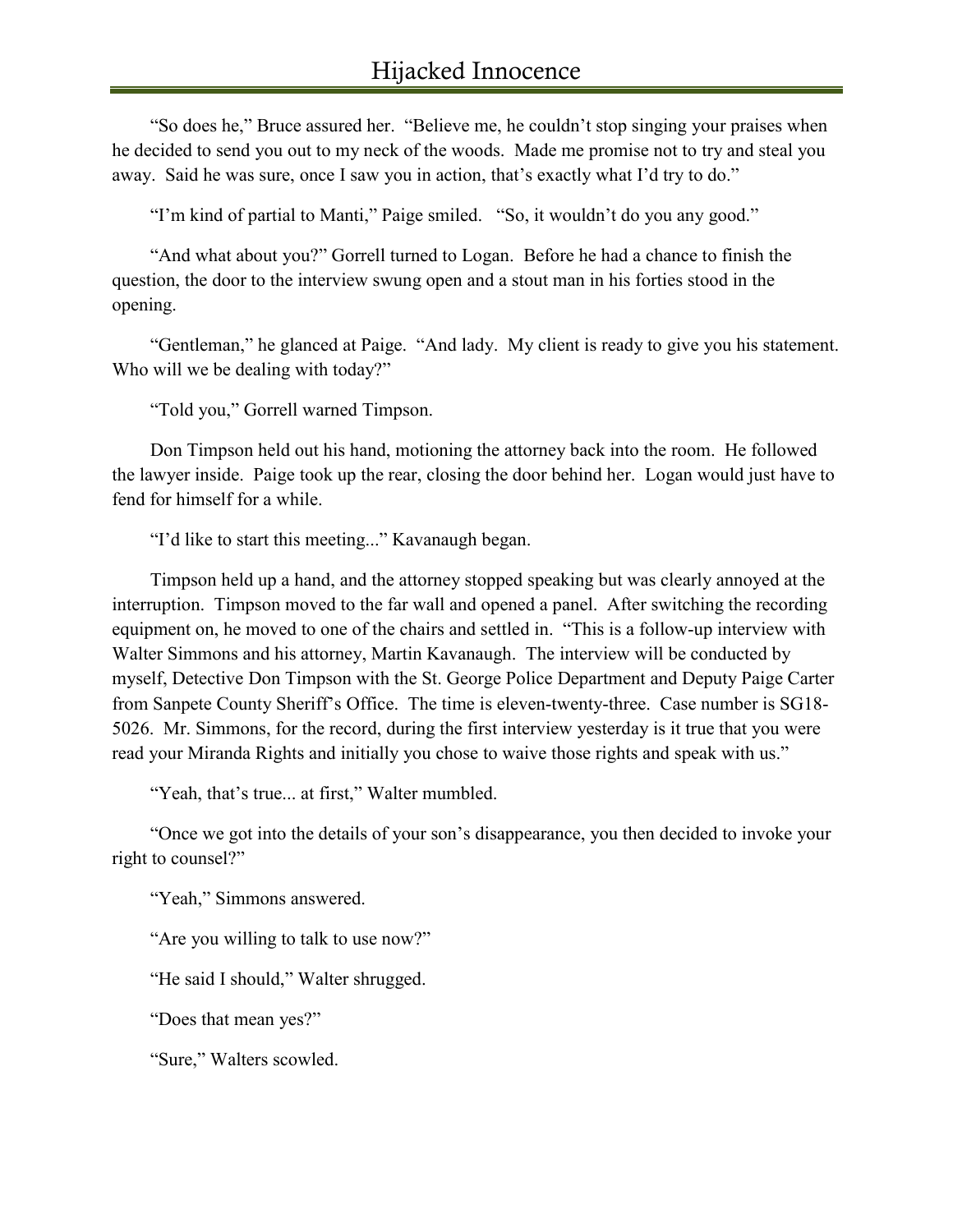"Before we start," Martin broke in. "I think you should see the evidence my client has obtained regarding this situation." He pulled a folder from his briefcase and drew out several photos. They were the pictures of Brodie's injuries.

Paige glanced at the pictures the attorney had slid across the table, trying to strategically maneuver them into her view for effect. It wasn't going to work... she'd already seen them. Chief Gorrell obtained a warrant hours ago and had shared the information immediately. "I've seen them," Paige said casually and pushed them back toward the attorney. "We both have, I believe."

"Yeah," Timpson held back a grin. He liked this cop... and clearly, Martin Kavanaugh just received his first disappointment. "I looked at those hours ago. Mr. Simmons," he turned back to his suspect. "When we concluded the last interview, I asked you to tell me where you son is staying. We need to locate him, assess his condition, and conduct a brief interview to determine what is going on here."

"Before we get to that," Martin tried again. "I have spent the entire morning with Judge Winston. He has granted temporary custody of Brodie Simmons to his father," he placed a court document on the table. "Feel free to read through it but he's also issued a temporary protective order against Ms. Netty Simmons until the parties can have a formal hearing in front of Judge James A. Ross, the magistrate that ruled on the original divorce and custody arrangement. In the meantime, Walter is willing to produce the boy for your inspection. I will need to be present for any questioning but I think we can clear this up rather quickly."

Paige glanced through the document and determined it was legit. She had to admit it was a relief Brodie wasn't going to be returned to his mother but before she got ahead of herself, she had some questions for Walter. "Mr. Simmons," she began. "Can you tell me why you didn't call the police?"

"What?" Simmons asked. "When?"

"Initially," Paige pressed. "You got a call at..." she checked her notes, "twenty-oneseventeen. It's my understanding you were still working... was scheduled to work for at least another hour that night. Instead, you took the call from your son and immediately left the area and drove over three hours to Manti. If your son was in danger why didn't you contact the police? A simple welfare check would have resolved a lot of problems and you wouldn't be here, in this room today. You wouldn't have been booked for kidnapping last night. I'd like you to explain your reasoning; and, while you're at it you can tell me why you didn't get your son medical assistance for another three to three and a half hours. We do have hospitals up north, why wait until you arrived back here, in St. George? Seems a bit reckless and... Calculated to me."

"Deputy Carter..." Martin objected.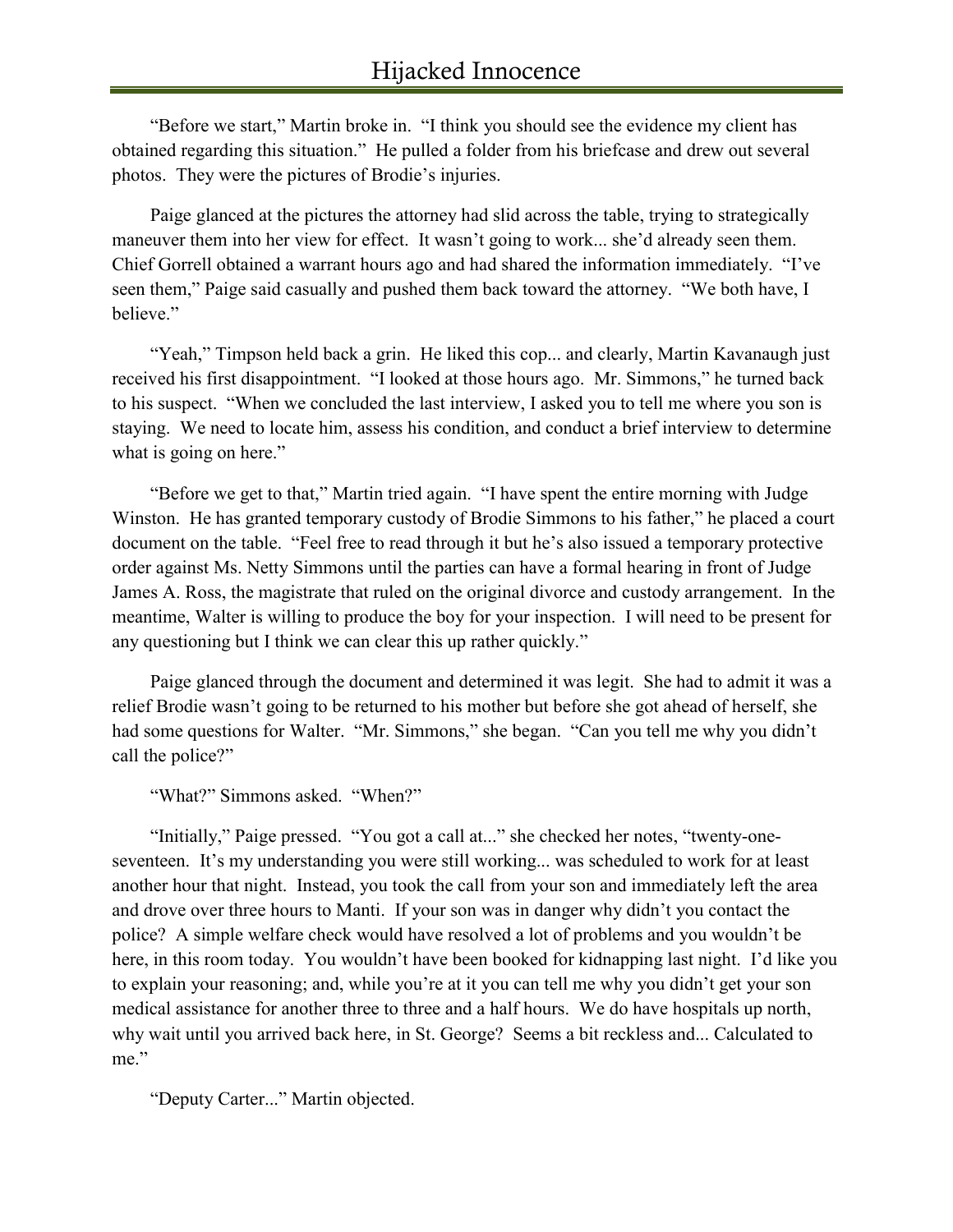"No," Walter held up a hand. "I'll answer the question. I want this cleared up and I can understand her skepticism. I know there is a hospital in Gunnison, but what you might not know, is that Netty's cousin is an ER nurse at that facility. I was afraid if I stopped in on my way home, Vanna would spot us, move Brodie to a secure room and call his mother. I couldn't risk it."

"Because prior to this," Paige pointed to the court documents, "you didn't have a right to take your son."

"Don't answer that," Martin barked.

"I'm his father, I believe I have more than a right to protect him... I have an obligation."

"Okay," Paige wasn't going to press that. "But there are other facilities. Why wait so long? Why not stop at another hospital along the way? You claim his life was in imminent danger, that he was already severely injured, yet... you didn't seek medical assistance for over three hours. It was after four in the morning when you checked into the Dixie Medical ER."

"At first, I wanted to take him straight to see a doctor. But, like I said, I couldn't go to Gunnison. Then, after I got on the freeway, Brodie seemed okay. He even fell asleep for a couple hours. It wasn't until he woke up and started moving around again that he complained about the headache. Then, he started saying he was dizzy. We were so close to home, I just figured we could make it. He was uncomfortable, but it didn't seem urgent."

"And you wanted to get back to town and call your attorney?" Timpson pressed. "You were still worried about the police. You couldn't know if Netty had already discovered Brodie was missing."

"Don't answer that," Martin responded. "My client has cooperated. You have the judge's orders, I think it's time you released him. Let him go out, pick up Brodie and we'll return within the hour."

"No," Paige said immediately. "You, Mr. Kavanaugh, can call his brother Keith. Tell him to bring Brodie to the station. We will interview Brodie... and Keith. Then, if the story checks out, we'll think about releasing your client."

"Detective Timpson," Martin began.

"Sounds like a good plan to me," Don stood and moved to shut off the recorder. "You can make the call from my office. Mr. Simmons, you'll need to remain here until we get this all settled."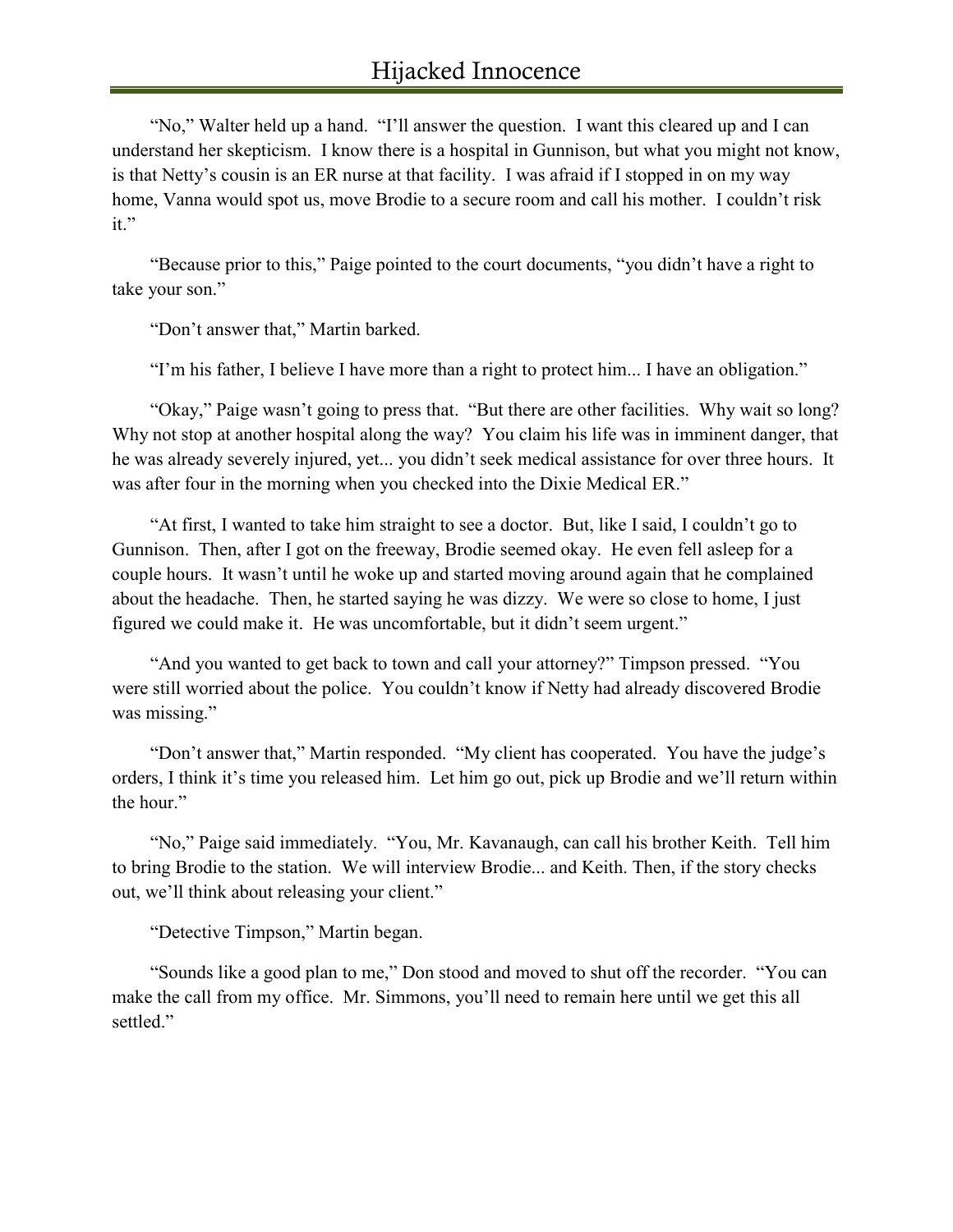Once the three of them were back in the hallway, Martin Kavanaugh turned on the two officers. "How dare you treat my client with such disrespect? He's been through more than any father should endure over the past forty-eight hours."

"Because, I don't care what that man has been through," Paige said flatly. "My concern is for the child. And that man, the father who was so concerned... has put his son at risk at every turn."

"Ms. Carter," Martin seethed. "I don't appreciate your attitude."

"Gee, I'm crushed," Paige glanced at Timpson, realized he had no intention of stepping in and continued. "That man in there, your client, has tormented and victimized his own son at every turn. He can't tell me why he didn't call us in because there's no excuse for it. His son called his father in distress just after nine o'clock at night. What did Walter Simmons do? He got in a car and drove over three hours to intervene. I would have been there in three minutes. He left his kid in a dangerous situation, one where Netty Simmons was drunk, violent and unpredictable — for over three hours. To a kid of seven that had to be a lifetime. I can only imagine how terrified and vulnerable that kid felt — for over three hours. So, you'll have to forgive me if I don't hail your client a hero that swooped in and saved the day. And, by the way, those documents that you are so proud of... that temporary order that you got the judge to sign off on this morning? Well, those would be permanent, they would have been issued yesterday, if Walter had done all this the right way. Not the sneaky, underhanded way. Because anyone that arrived at that house the night this all happened and spotted Brodie in that condition, would have removed him from the home. And, yesterday morning, instead of frantically searching for a missing child, we would have been having an emergency hearing in front of Judge Ross to restrict Netty's access and give Walter Simmon's custody. And, he would have gotten it for free. But, hey... I guess you won't share that little tidbit with your client. Kind of puts a damper on your celebration of excellence." She left the two men standing there, speechless, and went to look for Logan.

Paige rounded the corner and nearly collided with Chief Gorrell. "Sorry," she said as she came to an abrupt stop, wondering if he'd just heard her little outburst.

Bruce Gorrell just gave her a friendly nod, hesitated then decided to say what he was thinking. "I don't think I could have said that better myself."

"Oh," Paige cleared her throat. "Uh..."

"Don't ruin that amazing exit with an apology," Gorrell advised. "And, you may want to know... Martin won't have to explain any of it to Walter Simmons. There's no soundproofing on that door. I'm sure he heard every word."

Paige considered that for only an instant. "Good."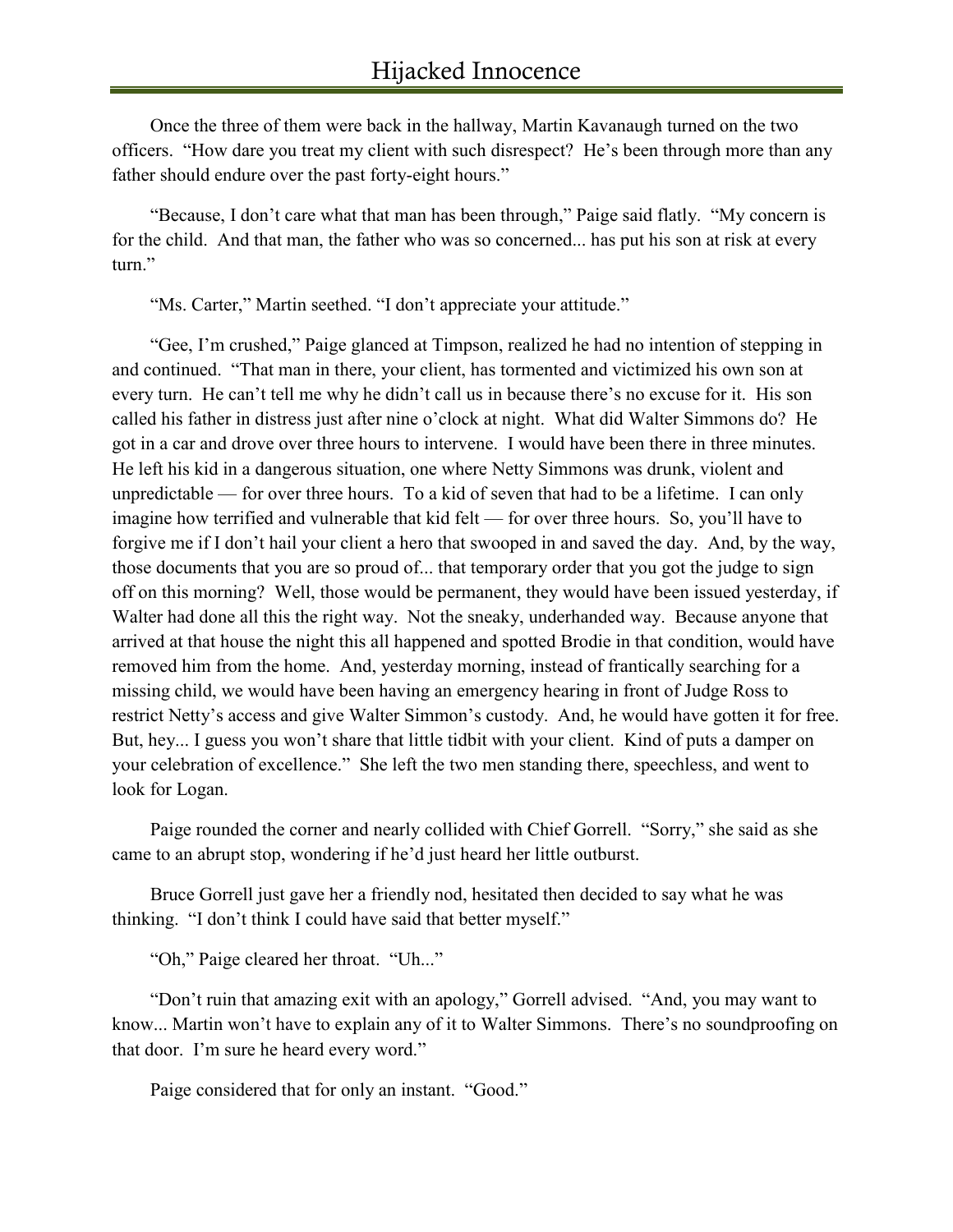Gorrell smiled. "Jericho was right about you."

"In what way?"

"I'd love to steal you away, but I've been warned; so, I won't," Gorrell shifted slightly. "Your partners in that room over there. We use it for observation. We all enjoyed the first time you put Kavanaugh in his place, I'm sure Logan will be sorry he missed the second."

"Maybe we could just keep that one our little secret," Paige suggested. "I promised Jericho I'd behave."

"Not on your life," Gorrell laughed. "I couldn't if I wanted to. My guys have ears like a hawk; when they want to. Give them an assignment they find unpleasant and suddenly nobody hears anything. Put a feisty cop in the hallway with an arrogant lawyer and the entire unit becomes a captive audience. Let's step inside the observation room. It's a little more comfortable in there. I have Jill watching for Keith and Brodie, she'll bring them back when they arrive."

*\*\*\*\*\**

It was nearly eight o'clock when Paige climbed into her patrol car and headed for home. Another twelve hour day. She hoped it was the last for a while. She needed some downtime. It was nearly four by the time she tied things up in St. George and she and Logan hit the road. She talked him into stopping for dinner in Cedar City, then they drove straight through from there.

The interview with Keith was short. He didn't know anything first hand. His brother showed up at his home early yesterday morning and said they needed a place to hide out for a while. He didn't hesitate to help out... especially once he saw Brodie's injuries.

Brodie gave a detailed account of what happened the night he left. His mother wasn't home when he arrived after school. He headed for his room to work on his homework and didn't come out until it was time for dinner. Netty still hadn't arrived, so he fixed a peanut butter and jam sandwich and opened a bag of chips. He was just finishing off his last bite when his mom got home. She saw the open chips and went off without warning. Brodie tried to get away, but she just followed him up the stairs and attacked him in the hallway just outside his bedroom. That's when he fell and struck his head on the wall. The kid had a serious goose egg and a concussion to go with it. He crawled into his room and Netty left him alone for a couple hours. Brodie thought she went back downstairs to drink some more. Just before nine, she returned and attacked again. He wasn't sure what set her off the second time, but he was afraid what would happen if she came back again. That's when he called his dad.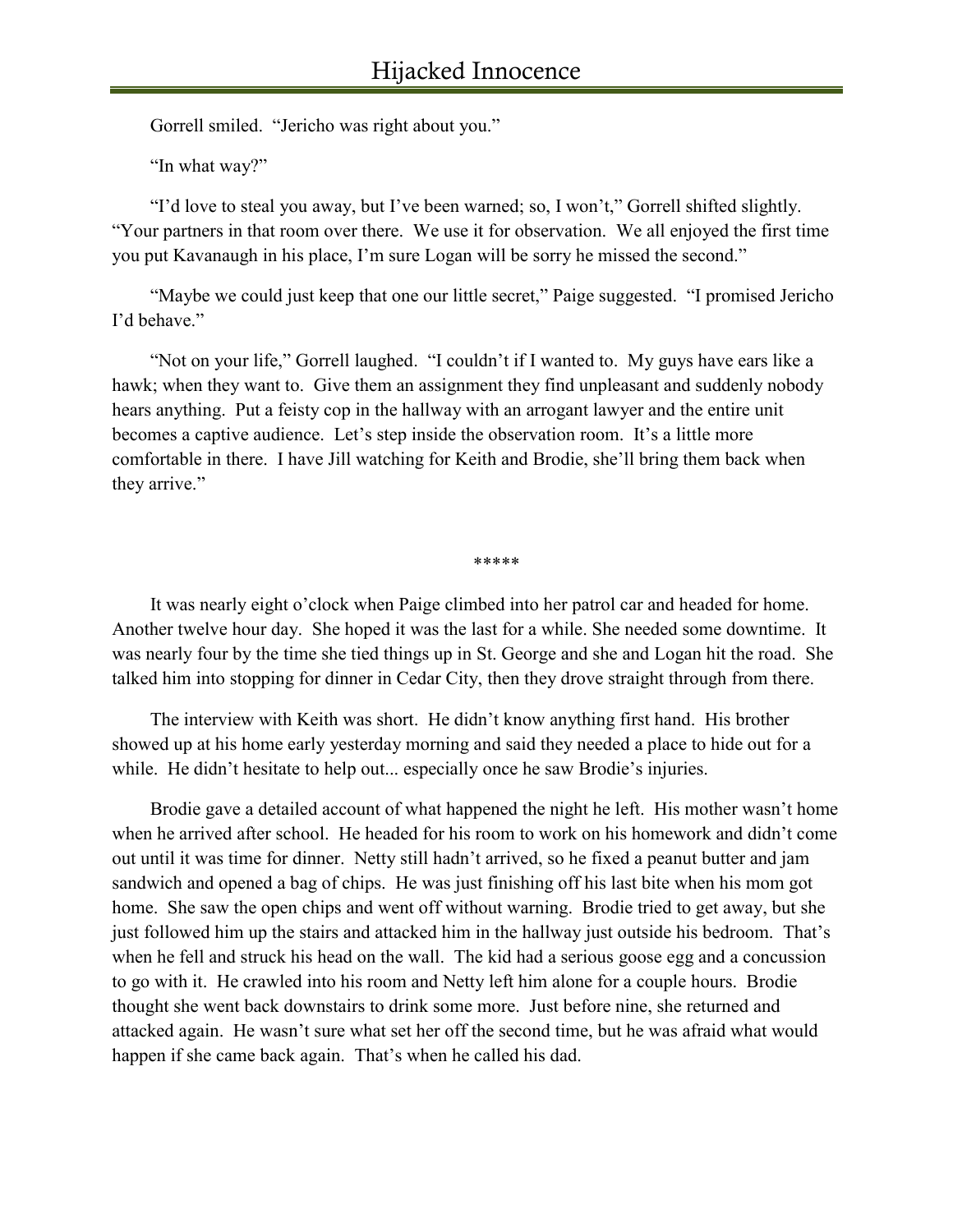## Hijacked Innocence

Paige knew the rest and she was relieved the brave kid wouldn't have to deal with the drunken outbursts ever again. That didn't mean she would forgive the father. She knew she was right, he had endangered his son for no reason. But, in the end, things worked out okay so she wouldn't dwell on it... well, not for long anyway. She glanced up, spotted her house and sighed. Now, for another unpleasant confrontation with another arrogant man who thought he knew best. She parked the vehicle and slowly made her way to the front door.

Dax was waiting for Paige to arrive. He hadn't seen her for nearly two days. He was asleep when she arrived home last night and she left early this morning before he got up. He stood, the instant she stepped through the door. "We need to talk."

"About?" Paige asked, settling into a chair to pull off her boots.

"What happened yesterday, why I did it, and how Hawk is not to blame for my actions," Dax sat back down.

"Did the big, bad Ranger tattle to dad?"

"Paige," Dax warned.

"Dax," Paige said in the same tone. "Look, I got home and saw you were injured and in pain. I confronted Hawk, he explained what happened, and we called a truce... I thought."

"You did," Dax sighed. "I knew you'd confront him so I wouldn't let up until he told me what happened. He was more honest than I expected, maybe because you do have a truce. Don't take this out on him, either."

"Okay," Paige moved to settle on the couch beside Dax. "Now, you get to explain it to me. Then, I get to explain to you why tearing your house apart from top to bottom was a monumentally stupid idea. After that... we'll play it by ear."

*\*\*\*\*\**

Zeus was crouched between two large cedar trees. Reynolds compound was no more than a hundred yards away. He'd been camped out here, in the wilderness for nearly three days. His water supply was dwindling, his hip was killing him and his cell phone had died over forty-eight hours ago. Carmen was going to be livid. But, he couldn't bring himself to leave. He knew, without a doubt, if he was ever going to find Thor... it would be here, in the shadows.

A noise caught his attention to the left and he silently pushed his body further into the shrubbery. Seconds later, the man he'd been hunting appeared a few feet away.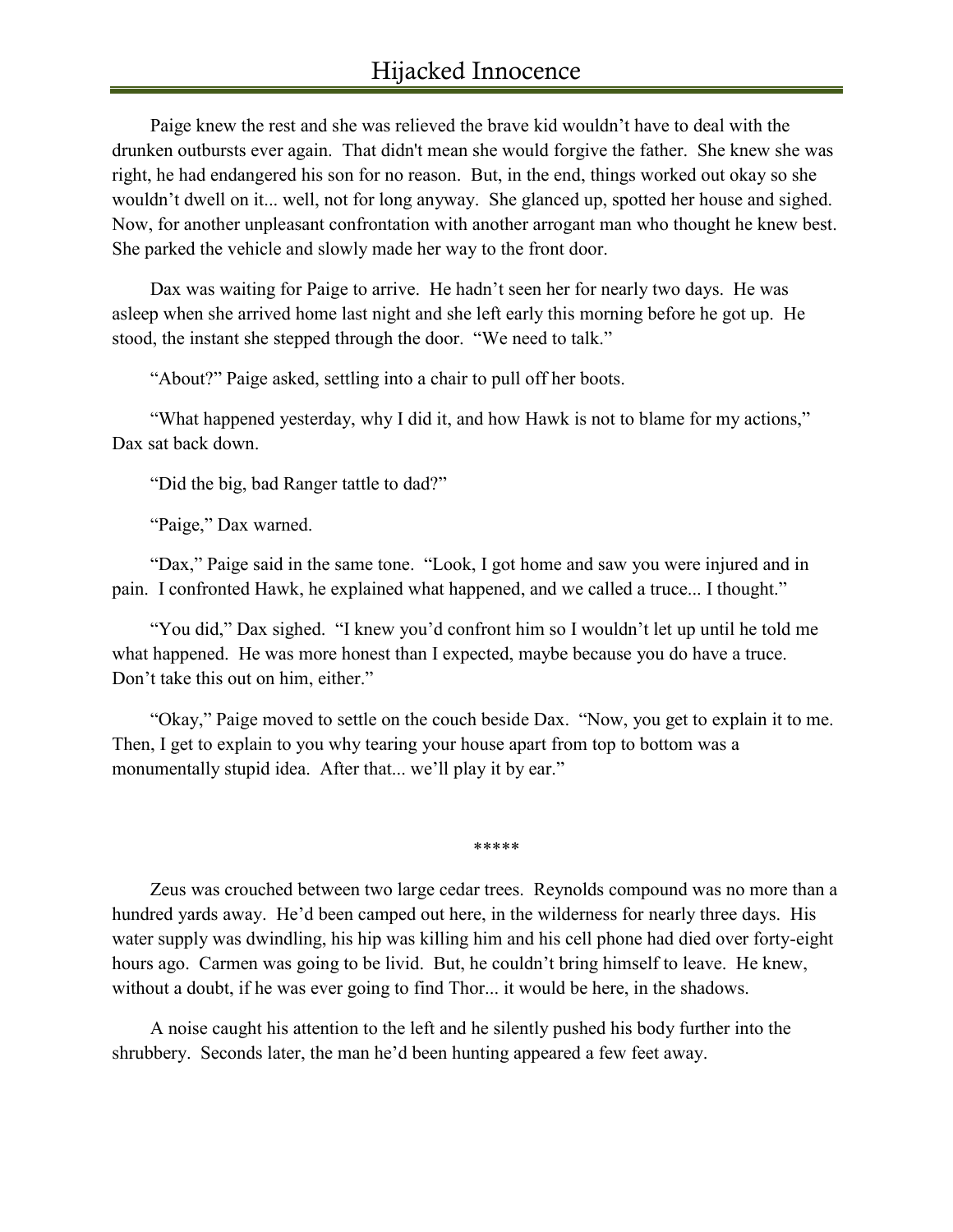Thor made his way through the desert wilderness as quietly and carefully as he could. He knew he was making noise, but Reynolds men were on the other side of the wall and he knew the rustling of a few branches wouldn't alert them to trouble. He had just settled in to wait and watch when a large man dropped down beside him. Thor jumped, cursed and re-holstered his weapon when he realized it was Zeus. "What are you doing here?"

"Funny," Zeus whispered. "That's exactly what I was about to ask you."

"Go home," Thor ordered.

"Answer the question," Zeus countered.

"You wouldn't believe me if I told you," Thor accused.

Zeus waited, knowing how to handle his friend... knowing how to get the answers they all needed.

"I'm helping Vato," Thor relented. "He's stationed in Iraq and can't deal with the problem himself, so I promised him I'd handle it."

"What problem?" Zeus pressed. He still didn't believe Thor or Vato was involved in what happened to Dax; but, Thor had just confirmed he was working with their questionable comrade.

"Why should I trust you?" Thor asked. "You don't trust me."

"I'm here."

Thor looked away. He knew his team suspected him of wrongdoing and that hurt. He'd never done anything to deserve the skepticism or the lack of trust. But, Zeus was right. He was here, that had to mean something. "When you were in Mexico — in prison," Thor began. "I got a call from Vato. He said he got orders to ship out immediately. They came as a surprise because he was supposed to have downtime, you know? Anyway, he was frantic. Said he tried to call you, but you never returned the call and he couldn't wait any longer."

"Hard to make a phone call when someone is beating you half to death," Zeus pointed out.

"I know," Thor softened. "Anyway, he needed help or he was going to bolt. He was seriously considering desertion. Not for him," he added quickly.

"Why?"

"Because Reynolds and his men kidnapped Camille and nobody has seen her in months," Thor confided. "I've failed Vato, I promised him I would save his sister and I just barely found her. After all this time, I'm only now finding the location they are keeping her."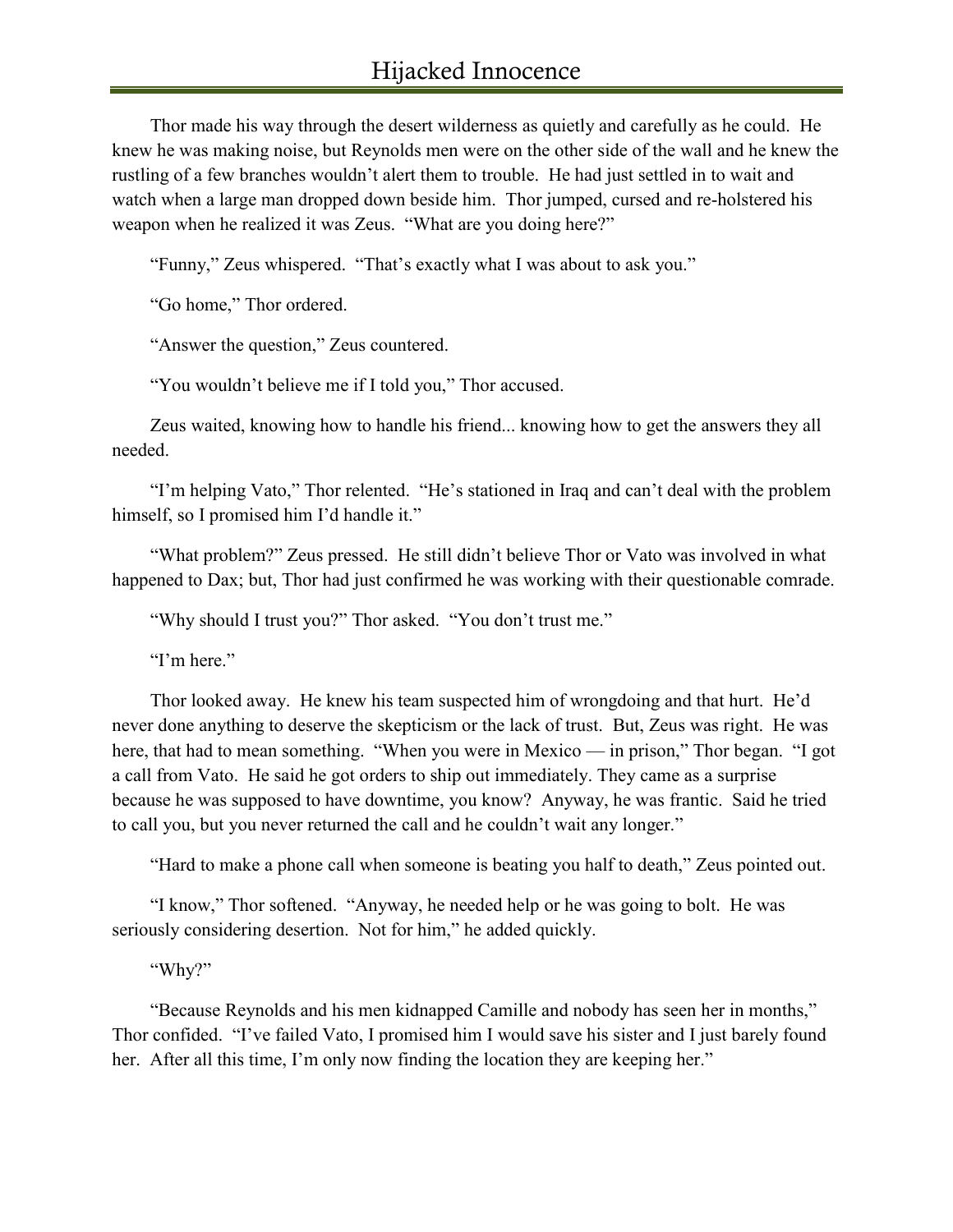"In there?" Zeus realized. There were at least a dozen guards and only one way in that he could see.

"Yeah," Thor ran a frustrated hand through his hair and over his face. "In there. And no matter how many nights I sit here, scouting the place... I can't come up with a foolproof tactical plan to get her out."

"Maybe you need an extraction guy," Zeus decided. "You're sure she's inside?"

"I'm positive. I saw her last night," Thor admitted. "On the other side of the building. Two guys brought her outside just after dark. She was shackled and carefully guarded, but she seemed okay. I didn't see any serious injuries, anyway."

"Okay," Zeus shifted to adjust his vantage point. "We'll scout together, then we'll generate a plan."

"Aren't you going to call Dax?" Thor asked. "I'm sure he's the one that sent you. He doesn't trust me and I don't understand why."

Zeus didn't think it was his place to enlighten his friend, but it was his place to assist him. Together, they would free Camille and once she was safe... they'd decide how deep Vato's involvement went. Until then? Zeus had a job to do. "My phone died a couple days ago."

"You've been out here for days?"

"Nearly three to be exact," Zeus grinned. "Just like the old days."

Thor shook his head in surprise. "Do you need anything? Food? Water?"

"Water if you got it," Zeus decided. "You got your phone on you? I should call Carmen and let her know I'm alright."

"I didn't bring it," Thor admitted. "Nobody to call. I figured I was on my own on this one and if it rang..."

"The enemy would know your position," Zeus nodded. "I get it. You ready to hear my plan?"

"You already have one?"

"Sure," Zeus stood. "I'm going to walk up to the gate and see what they do. If I get lucky, I'll be able to take them out two at a time. If not, I'll get captured and they'll take me to the same place they're keeping Camille. Either way, I'll be inside and I can develop phase two as I go."

"That's a terrible plan," Thor objected. "If anyone is getting captured, it's me."